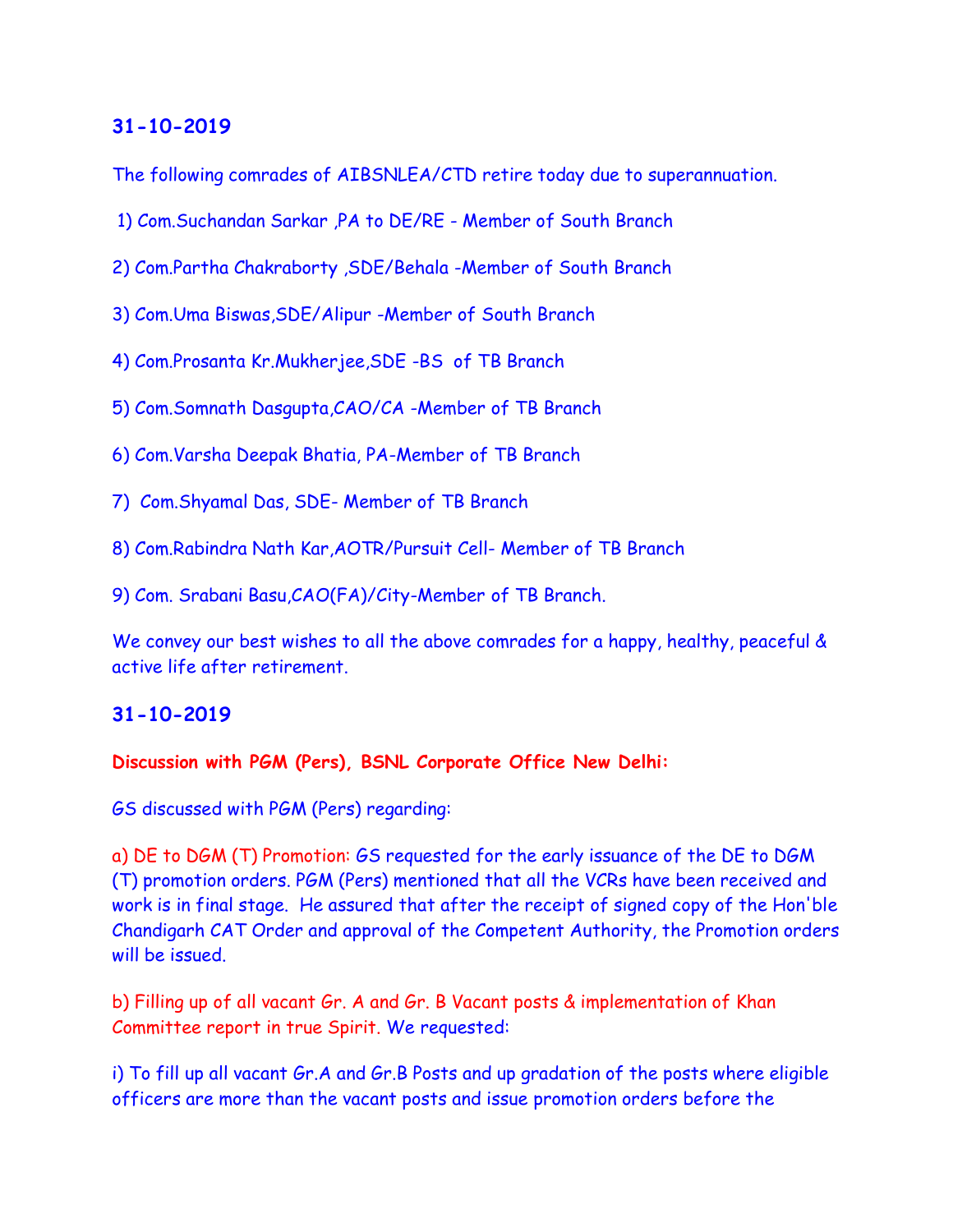implementation of VRS, the CPSU Cadre Hierarchy and abolition of Sanctioned Posts and the RRs.

ii) SC& ST roster to be followed in the non post bases functional Promotion as per existing DOP& T guidelines and subject to pending verdict in the Hon'ble Apex Court as per the suggestions under Para 7 of proposed CPSU Cadre Hierarchy

iii) Restoration of Eligibility criterion for STS promotion as 5/7 years instead of the proposed 12 years in the CPSU CH.

iv) Implementation of Hon'ble Supreme Court Judgement on Seniority in respect of TES Gr. B seniority before implementation of VRS and CPSU Cadre Hierarchy

v) Reduction of Stringent Bench marks to avoid huge droppings

vi) Stopping of non post based functional promotion in the name of non Substantive cadre post of Sr.SDE/Sr.AO which increases the stagnation period of SDE/AO and equivalent cadres etc.,

We have already submitted the views/ suggestions/concerns of AIBSNLEA. PGM (Pers) assured to look in to our suggestions before taking final view in this regard.

# **31-10-2019**

Office Memorandum released by DoT in respect of revival of BSNL & MTNL as per the Union Cabinet Approval

**<<<< [Click here for letter](Revival%20memo_291019.pdf) >>>>**

# **31-10-2019**

GS writes to CMD BSNL regarding:

Requesting for filling up all the vacant posts through CPCs before the implementation of the proposed VR Scheme and before any Notification of CPSU Cadre Hierarchy on the prospective date to avoid humiliation of Sr. Executives and scope of litigations as any ad-hoc promotion through non-post based time bound promotion without implementation of SC/ST roster will be against the DOP&T quidelines. «Click here for GS letter»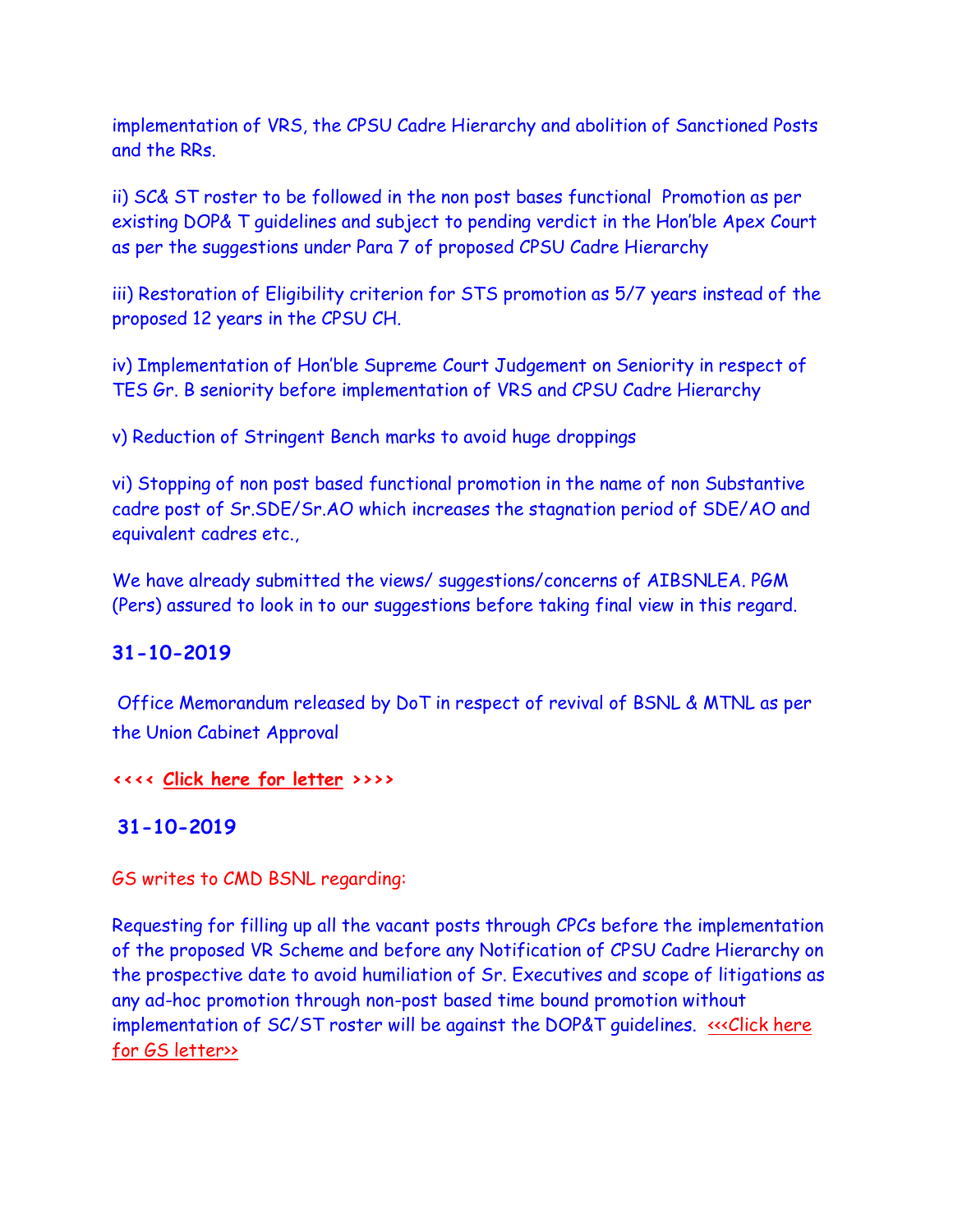In this regard, AIBSNLEA has already submitted its views/ suggestions/ concerns to CMD BSNL vide letter dated 03.11.2017 and 15.11.2017.

[<<<Click here for letter date 03.11.2017 >>](http://www.aibsnleachq.in/CMD_CPSU_171103_1.pdf) [<<<Click here for letter date 15.11.2017 >>](http://www.aibsnleachq.in/AIBSNLEA%20Views%20on%20CPSU_15112017.pdf)

# **31-10-2019**

GS replied Com. Sebastin K., GS SNEA in response to his request to join and support the agitation programs from 04.11.2019. GS has mentioned the views and concerns of AIBSNLEA that all the vacant Group "B" and STS level posts should be filled up through CPCs/ LDCE before implementation of any New Policy on CPSU Hierarchy and any deviation from the Khan Committee recommendations is not acceptable to AIBSNLEA for the better career progression of the executives, wherein GS SNEA was also an important constituent and played a vital role in preparing the khan Committee recommendations**. [<<<Click here for reply to SNEA>>](http://www.aibsnleachq.in/GSSNEA191031.pdf)**

# **31-10-2019**

# **Status of DE to DGM promotions:-**

It is reliably learnt that all the VCs have been received in the office of CVO BSNL CO and the clearance will be given by the CVO today. The approval from the Competent Authority for holding the DPC from DE to DGM (T) promotions is expected today.

**In the meanwhile, the signed copy of the Judgement from the Hon'ble CAT Chandigarh is also expected shortly. AIBSNLEA is continuously trying for the early issuance of promotion orders.**

# **25-10-2019**

# **Wide spread resentment over CMD BSNL's speech on the eve of Diwali on 25.10.2019 in Corporate Office to BSNL Employees:-**

AIBSNLEA does not support the deliberation of the CMD BSNL on the eve of Diwali regarding the tone, the language, and the way of the speech is highly objectionable as AIBSNLEA CHQ is receiving numerous calls/ whatsapp massage from large number of members from all over the country expressing their anguish and are dejected by the speech of CMD which made the employees demoralized and de-motivated. CMD BSNL has made scapegoat the employees as if they are only responsible for the present situation of the BSNL.

In fact, BSNL become sick mainly due to the wrong procurement policies, improper Management decisions, bad policies and corrupt attitude of the BSNL Management.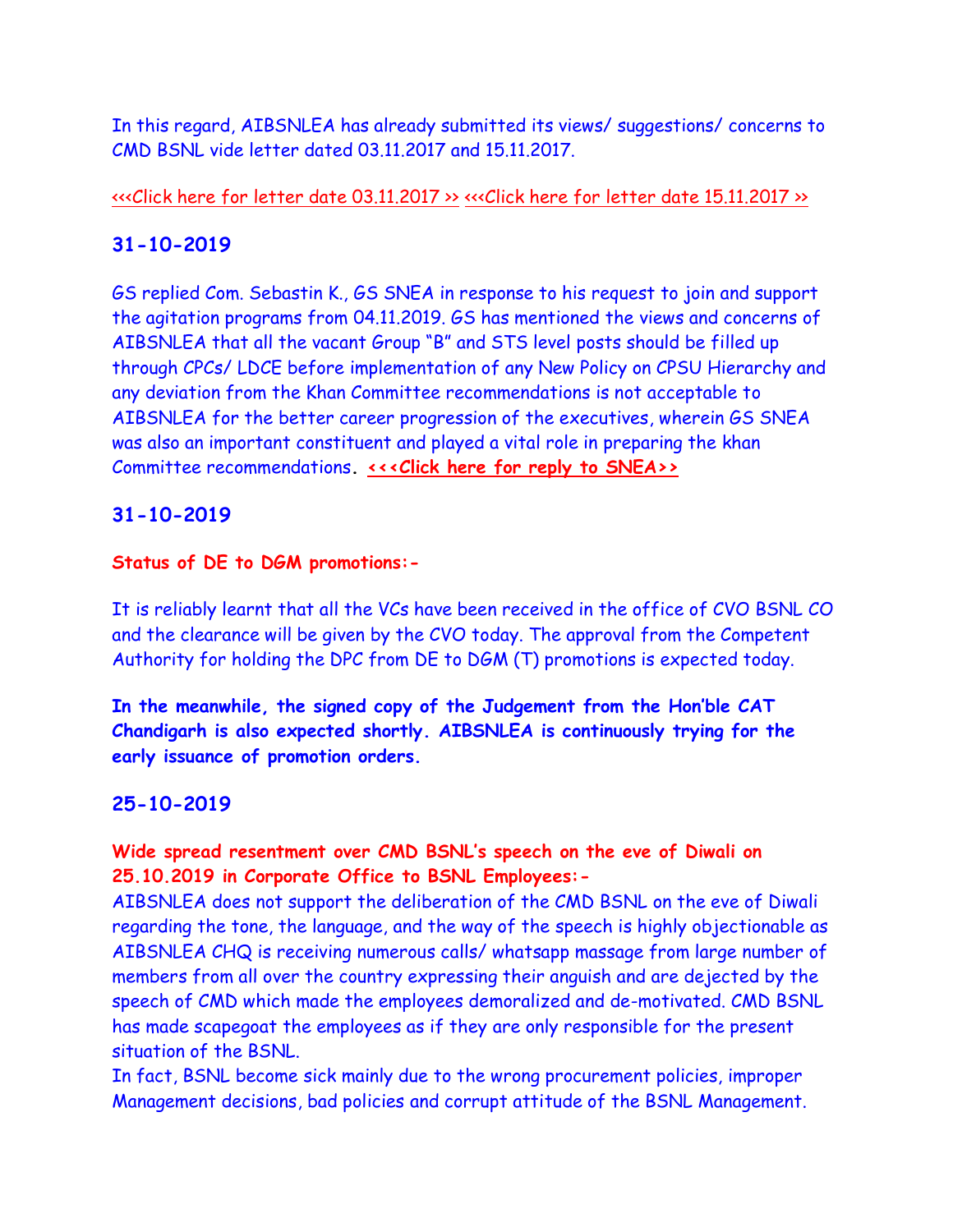BSNL Revival package is approved by the Govt due to continues struggle by the BSNL employees. It is not out of place to point out here that Hon'ble MOC & IT in his Press briefing clearly mentioned that VRS is purely voluntarily, however, it is surprised that CMD BSNL has threatened and compel the employees to opt for VRS. CMD forgot the fact that these BSNL Officers only, who are now maintaining the BSNL network during this present financial crisis in BSNL by paying thousands of rupees from their own pocket. It is nothing but demoralizing, humiliation for the employees who are fully dedicated towards BSNL. We want to know how many senior officers of BSNL, GMs, CGMs, Directors and the CMD contributed from their own pocket to maintain the network during the present crisis.

Hence, AIBSNLEA condemn the speech by our respected CMD, BSNL Shri P K Purwar, on the eve of Diwali.

# **25-10-2019**

#### **Update on DE to DGM (T) promotions**

Today, PGM (Pers) called AIBSNLEA and SNEA General Secretaries to discuss the modalities of postings consequent to completion of ongoing DE to DGM (T) CPC proceedings. To start with the discussions, PGM (Pers) informed that the VC of the eligible candidates is still to be received from some of the Circles as such the CPC proceeding could not be completed before Deepawali. However, he assured to issue promotions orders by the end of this month. Regarding posting consequent to the promotions, AIBSNLEA categorically requested to post all the candidates on "as is where is" basis considering their age profile and expected future turmoil in BSNL due to VRS proposals. PGM (Pers) assured to look into.

#### **25-10-2019**

Meeting with Secretary (T) DoT of All Unions and Associations:-

Chairman DCC & Secretary (Telecom) Shri Anshu Prakash address the leaders of All Associations and Unions of BSNL in Conference Hall, Sanchar Bhawan, DoT, New Delhi today. CMD BSNL Shri P.K. Purwar and Director (HR) Shri Arvind Vadnerkar were also present in the meeting.

At the outset, AUAB leaders presented Bouquet to the Secretary (T) and extend our sincere thanks and appreciated for Herculean efforts for getting approval of the Revival Package of BSNL from the Union Cabinet. On behalf of AIBSNLEA Com. Sivakumar GS, attended today's meeting.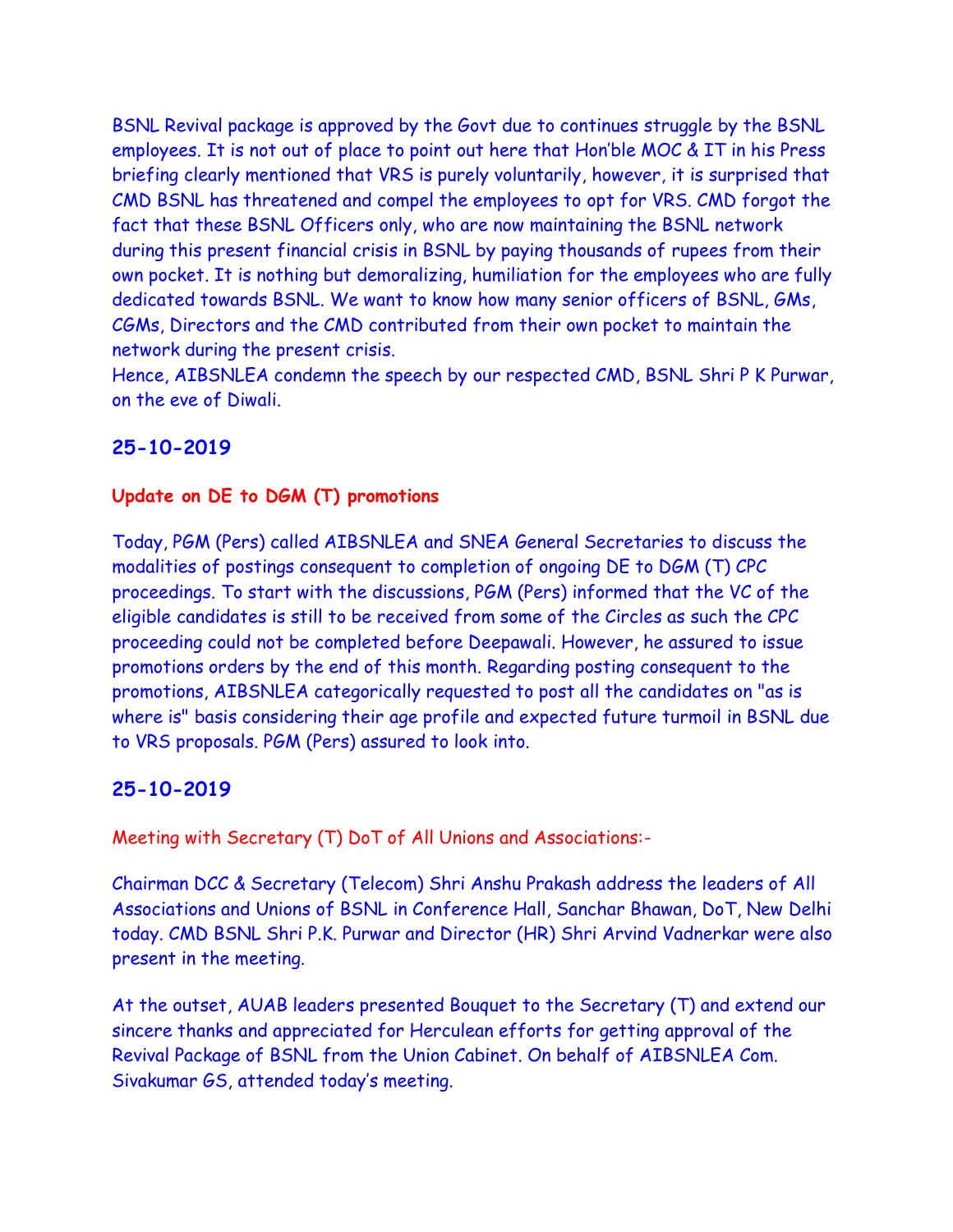Secretary (T) mentioned that Central Govt. has faith on BSNL and BSNL Employees and accordingly sanctioned the Bailout Package for Rs.74000 Crores to BSNL in the larger interest of the Nation, since BSNL is a Strategic Sector for Telecommunications Services and serving the Nation. The package includes that:-

1. Allotment of Spectrum for 4G services to BSNL and to enable to provide Broadband and other Data services by BSNL. The 4G Spectrum will be funded by the Government of India by Capital Infusion at a value of Rs 14,115 Cr. in addition, the GST amount of Rs 2,540 Cr on the Spectrum value will also be borne by the Government of India through Budgetary Resources.

2. BSNL will raise Long-Term Bonds of Rs 7,500 Cr for which Sovereign Guarantee will be provided by the Government of India (GoI). Through this, BSNL will restructure their existing debt and also partly meet CAPEX, OPEX and other urgent requirements.

3. BSNL will offer Voluntary Retirement to it's employees, aged 50 years and above through attractive Voluntary Retirement Scheme (VRS). The cost for VRS will be borne by the Government of India through Budgetary Provisions. The ex-gratia component of VRS will require about Rs. 14,000 Cr.

4. BSNL will monetize it's select Telecom Assets and Lands/Buildings Assets to the tune of Rs.20,000 Crore over a period of 4 years, so as to raise resources for retiring debt, servicing of bonds, network up gradation, expansion and meeting the operational funds requirement.

5. BSNL and MTNL will be merged and it may take 2 years time. MTNL will become a Subsidiary of BSNL till the time both the entities are completely merged.

Secretary (T) mentioned about the Package that due to the High Level Political decision, this achievement has been happened and nearly Rs.30,000 crore have been allotted for VRS Package to BSNL employees through the Budgetary Support of central Govt. instead of raising bonds. Hence, all the Union's and Association's leaders are requested to clarified the doubts and motivate the employees for the betterment of the BSNL and achieve the EBITDA positive. He also opined that BSNL will regain its original glory very soon.

Secretary (T) indicates that by utilizing the available resources viz, Core Telecom Net work, leasing out of maximum towers, out of 8 Lakh OFC Fibre Route, at least 20% can be utilized for sharing to earn more revenue, leasing out of spare Buildings-Assets etc. BSNL can earn Rs.5000 cr. annually.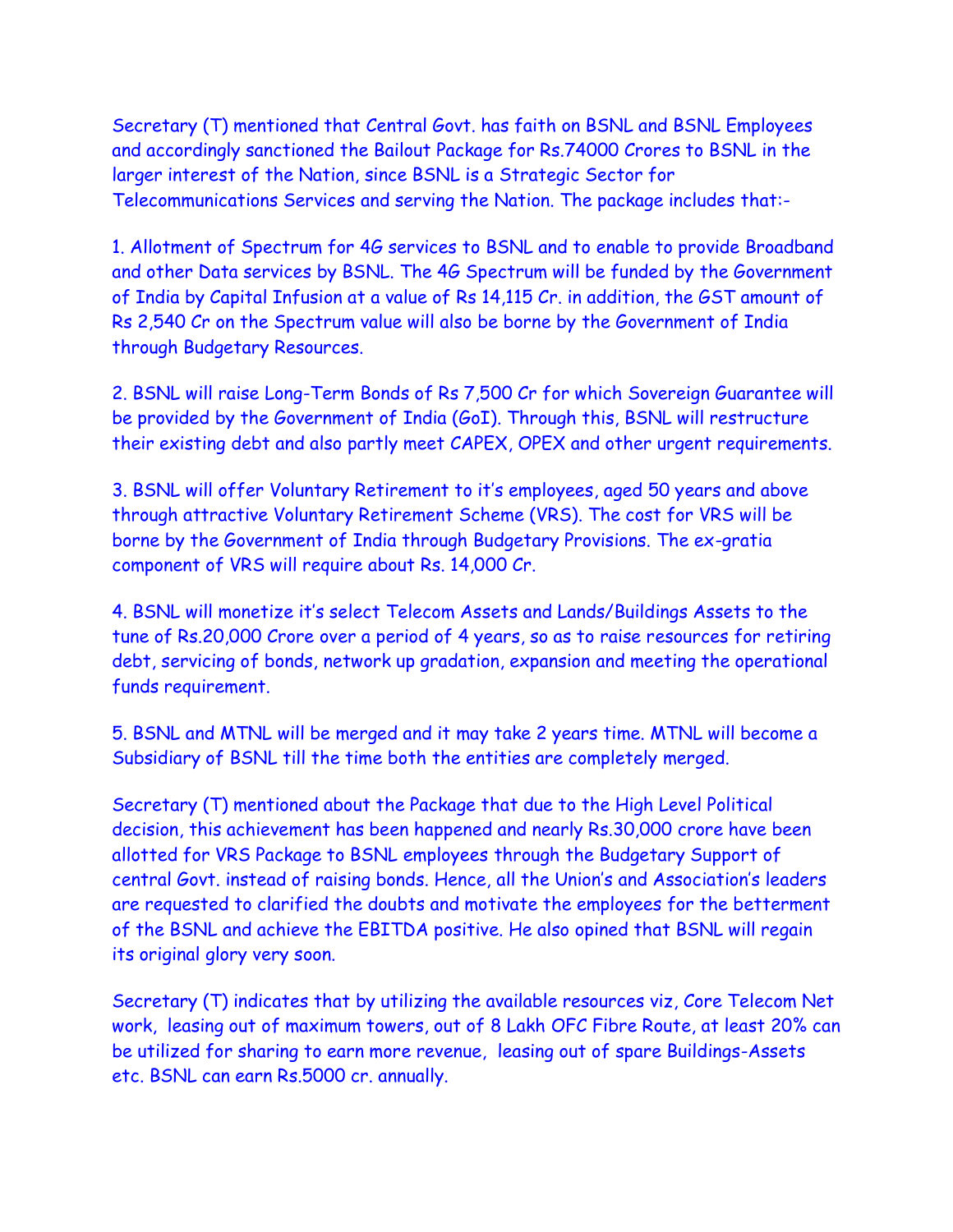1. AUAB leaders requested Sect. (T) to consider the implementation of 3rd PRC fitment benefit as assured by him on  $30<sup>th</sup>$  Jan., 2019. Sect. (T) Clarified that after the BSNL become EBITDA positive and the Market share increased from 10% to at least 17% or above, then only 3<sup>rd</sup> PRC will be possible on performance basis.

2. AUAB leaders also requested for the immediate consideration of Pension Revision. Secretary (T) replied that at this juncture, the Pension revision without considering 3<sup>rd</sup> PRC benefit to working employees is not possible. Then AUAB leaders pleaded that as assured by the then Hon'ble Minister of Communications for State Shri Manoj Sinha Ji on 03.12.2018 for delinking the Pension revision from the Pay revision. Secretary (T) advised AUAB leaders to take up the issue with DOP&PW.

3. AUAB leaders also requested the refund of excess paid amount towards Pension Contribution to the tune of Rs.2500 crore to BSNL and Pension Contribution is to be calculated on the basis of Govt. Rules (FR 116) on the Actual Basic Pay instead of the maximum of Basic Pay as assured by the then MOSC during discussions on 03.12.2018. Secretary (T) clarified that the Deptt. of Expenditure, MOF has not agreed with the proposal and not considered the refund as well as the further calculation on actual Basic Pay.

The leaders of All the Associations and Unions assured Secretary (T) for their best co-operation and wishes for the big festival of "DIWALI".

# **24-10-2019**

Meeting of the AUAB with CMD BSNL on the Certain Issues relating to the Revival Package of BSNL in the Cabinet Meeting: CMD BSNL called AUAB leaders in his Chamber where on behalf of AIBSNLEA, Com. S.Sivakumar, GS attended the meeting. The issues discussed are as under:-

AUAB meets the CMD BSNL - Discusses issues related to the revival package:-

Leaders of the AUAB met the CMD BSNL on 24.10.2019 evening after P.P. presentation and interactive session and discussed about certain issues related to the revival package approved by the Cabinet. Shri Arvind Vadnerkar, Director (HR) and Shri A.M. Gupta, GM (SR) was present. Com. P.Abhimanyu, Convenor, Com. Chandeswar Singh, Chairman, Com. K.Sebastin, GS,SNEA, Com. S.Sivakumar, GS,AIBSNLEA, Com. Suresh Kumar, GS,BSNL MS, Com. Mohinder, CS,NTR, FNTO, Com. Sandeep Kumar, AGS, Com. Rewati Prasad, BSNL ATM and Com. H.P.Singh, GS,BSNL OA. The following issues were discussed.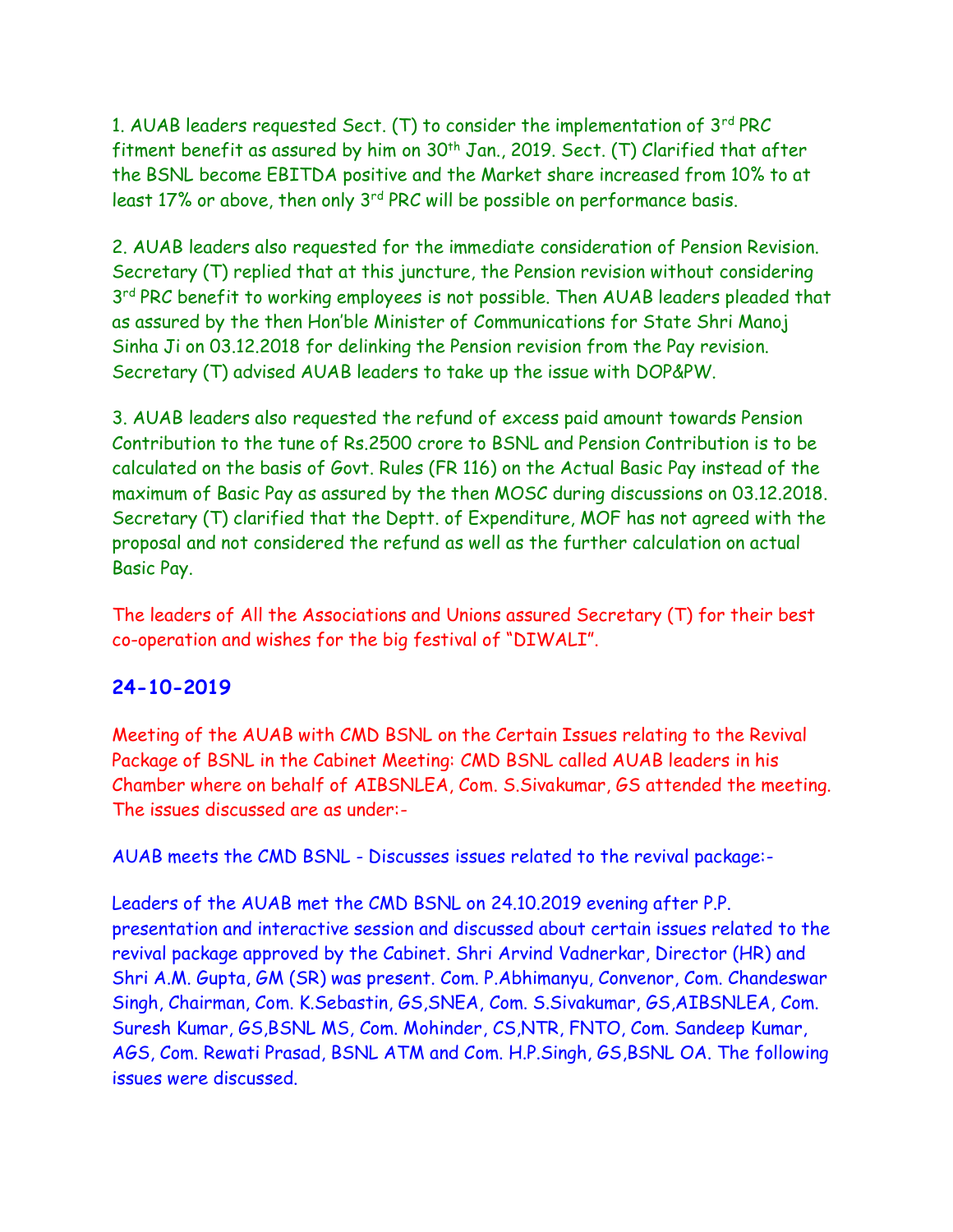At the outset of the meeting, the leaders appreciated the efforts taken by Shri P.K. Purwar, CMD BSNL, for the efforts taken by him, for getting the allotment of 4G spectrum and other financial assistances to BSNL approved by the government.

a) No rolling back of the retirement age to 58 years.

Even in yesterday's meeting, the CMD BSNL stated that the option of rolling back of the retirement age to 58 is still there with the DoT/government. The AUAB submitted it's letter to the CMD BSNL, signed by all the above mentioned leaders, demanding that the retirement age should not be rolled back to 58 years, by advancing the reasoning's as to why it should not be done. CMD BSNL assured that the letter would be forwarded to the government.

b) Facing the shortage of manpower, consequent to the implementation of the VRS.

It is pointed out by the AUAB that, after the implementation of the VRS, there will be acute shortage of manpower and the work load will increase tremendously. Consequently, the quality of the services will be badly affected, if suitable remedial measures are not taken. The CMD BSNL shared the concern of the AUAB. However, he stated that, the situation is fluid now and that appropriate action would be taken depending upon the situation.

c) As per Rules, commutation of Pension can be done when the employee is alive. Now, as per the Cabinet decision, Pension will be settled only on the date of actual retirement of the employee who opts for VRS. In case, if a VRS optee dies before the date of his actual retirement, then his/her family cannot get the benefit of commutation of pension. The AUAB demanded that this issue should be resolved. The CMD BSNL assured that needful would be done.

d) Sending back the officers to their parent circles to facilitate settlement of their pension.

The AUAB pointed out that the officers who have already been transferred to faraway places and who will be availing VRS, will have to be sent back immediately to their parent circles, to facilitate settlement of their pension. This is because; pension can be settled only by their parent circles, argued the leader. The CMD BSNL appreciated the concern of the leaders and assured that needful would be done in this regard.

# **24-10-2019**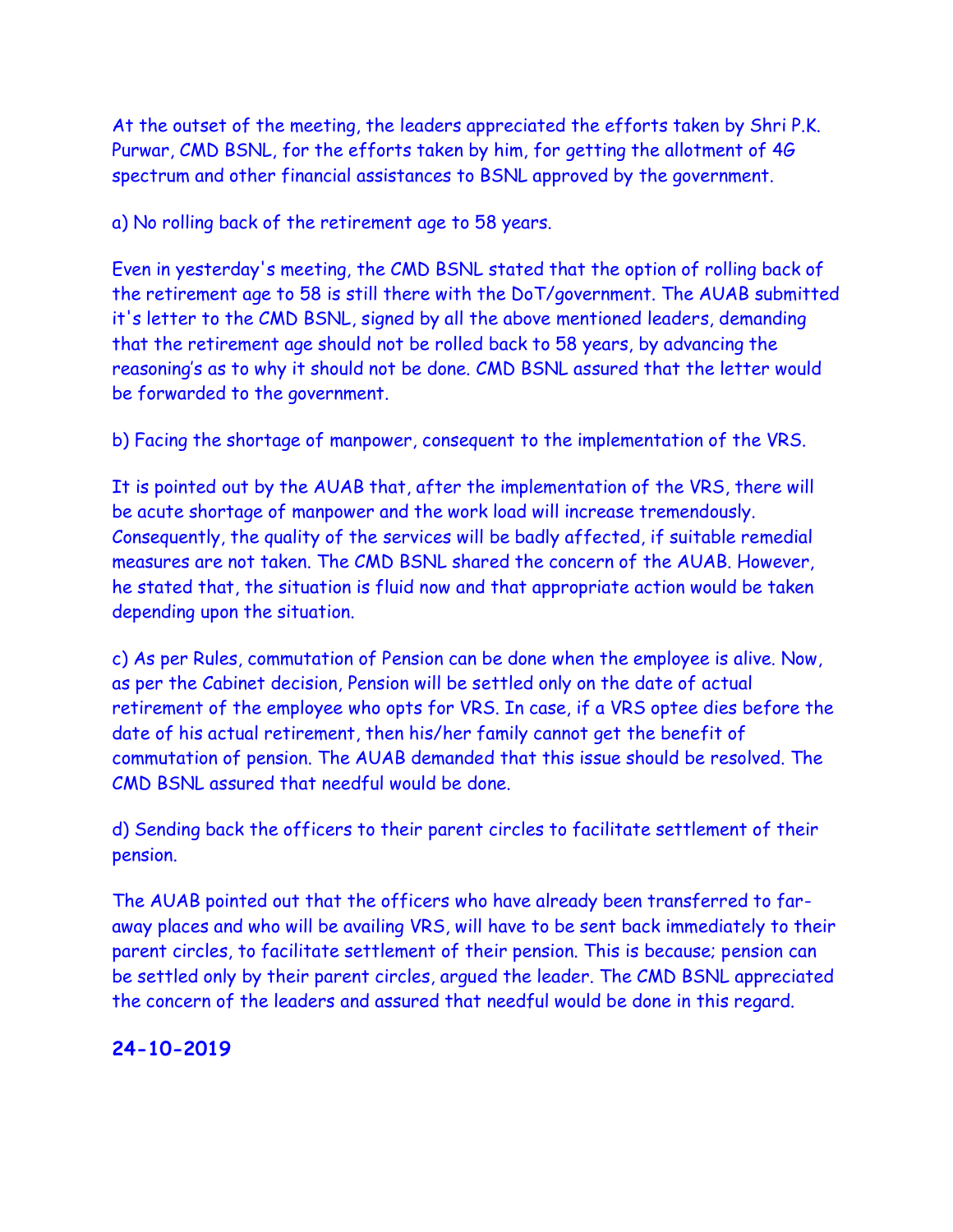Today CMD BSNL invited all the Unions and Associations of BSNL to apprise about the Revival Plan approved by the Union Cabinet on 23.10.2019. CMD and all the Board of Directors were present in the meeting. On behalf of AIBSNLEA, Com. S.Sivakumar, GS attended the meeting. The Power Point presentation was made by the Director (HR) in the Conference Hall of BSNL Corporate Office at 16.15 hrs. The meeting was lasted for more than 3 Hours. CMD BSNL Shri P.K .Purwar explained about the Herculean efforts taken by the BSNL and DoT Team under the Leadership of Secretary(T) for getting approval of the Revival Package by the Union Cabinet and explained in detail about the Salient features of the Revival Plan and Road Map for future Developmental activities to maximize the Revenue.

Salient features of the Revival Plan:

1. Administrative allotment of Spectrum for 4G services to BSNL to enable to provide Broadband and other Data services by BSNL. The said Spectrum will be funded by the Government of India by Capital Infusion at a value of Rs 14,115 Cr. in addition, the GST amount of Rs 2,540 Cr on the Spectrum value will also be borne by the Government of India through Budgetary Resources.

2. BSNL will raise Long-Term Bonds of Rs 7,500 Cr for which Sovereign Guarantee will be provided by the Government of India (GoI). With the said resources, BSNL will restructure their existing debt and also partly meet CAPEX, OPEX and other requirements.

3. BSNL will offer Voluntary Retirement to their employees, aged 50 years and above through attractive Voluntary Retirement Scheme (VRS), the cost of which will be borne by the Government of India through budgetary support. The ex-gratia component of VRS will require Rs. 14,000 Cr. For about 80,000 employees.

4. BSNL will monetize Select Lands/Buildings Assets and other Telecom Assets to the tune of Rs.20,000 Crore over a period of 4 years, so as to raise resources for retiring debt, servicing of bonds, network up gradation, expansion and meeting the operational funds requirement.

5. MTNL will become a Subsidiary of BSNL till the time both the entities are completely merged.

#### VRS Package:

1. VRS Package to BSNL employees who are attaining the Age of 50 years and above wherein they will get 25% more towards Ex- gratia.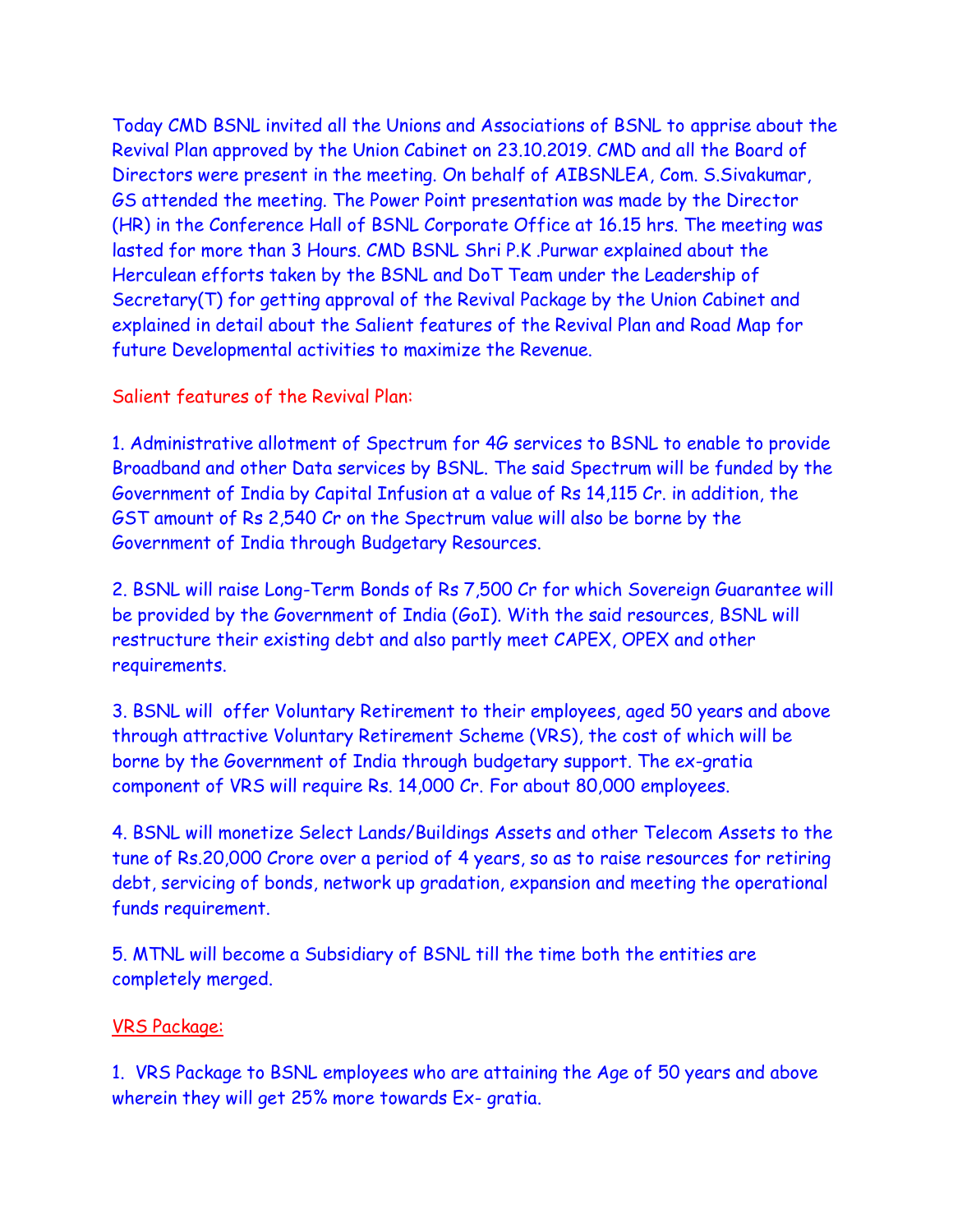2. The Ex-Gratia amount will be calculated on the basis of 35 days salary per Year for the completed Years of Service + 25 days Salary per Year for remaining Years of Service.

3. Ex-gratia +Pension amount shall not exceed 125% of the Salary as on date for the remaining period of Service. There is no other Ceiling Limit like Gujarat Model Package i.e. 36 months/ 40 months or 42 months.

4. The Employees opting VRS will get cash payment of Ex- gratia amount in two instalments i.e. first instalment in the Current Financial Year (during the fourth quarter from Jan.' 2020 to March' 2020 and the second instalment in the first quarter of next financial year i.e from April' 2020 to June' 2020.

5. Leave Encashment & Pension (without Commutation) will be paid at the time of VRS but the Gratuity and Commutation Value of Pension Payment will be deferred till they attain the age of Superannuation (i.e., 60 Years) or 5 years after VRS, whichever is earlier in respect of employees above 55 years to 60 years. In respect of employees below 55 years it will be paid in 6th year. During the intervening period from the date of VRS to the date of attain the age of 60 Years, Employees will get GPF interest rate on their Gratuity amount.

6. 30 days time will be given for VRS option through ERP/ESS Portal. Provision will be created in ERP/ESS Portal for Ex-gratia calculation.

7. EL/HPL in respect of Leave Encashment and TA entitlement for settling at Home Town/Declared Place after VRS will be regulated as per existing Rules.

8. The estimated VRS Target is 80,000 employees.

After the receipt of the Minutes of the Cabinet Meeting from DoT, the revival plan will be placed in the BSNL Board meeting and after getting approval of the BSNL Board the exact date of implementation of VRS will be announced.

CMD BSNL is of the firm opinion and expected that with the implementation of this Revival Plan, BSNL and MTNL will be able to provide reliable and quality services through its robust Telecommunication Network throughout the country including Rural and Remote areas and BSNL will regain it's original pristine glory within 2 years. He requested that both the Management and the Unions and Associations should come forward and work together to get better results. He also requested to one and all that it is the right time for raise to the occasion and to grow and move forward with strong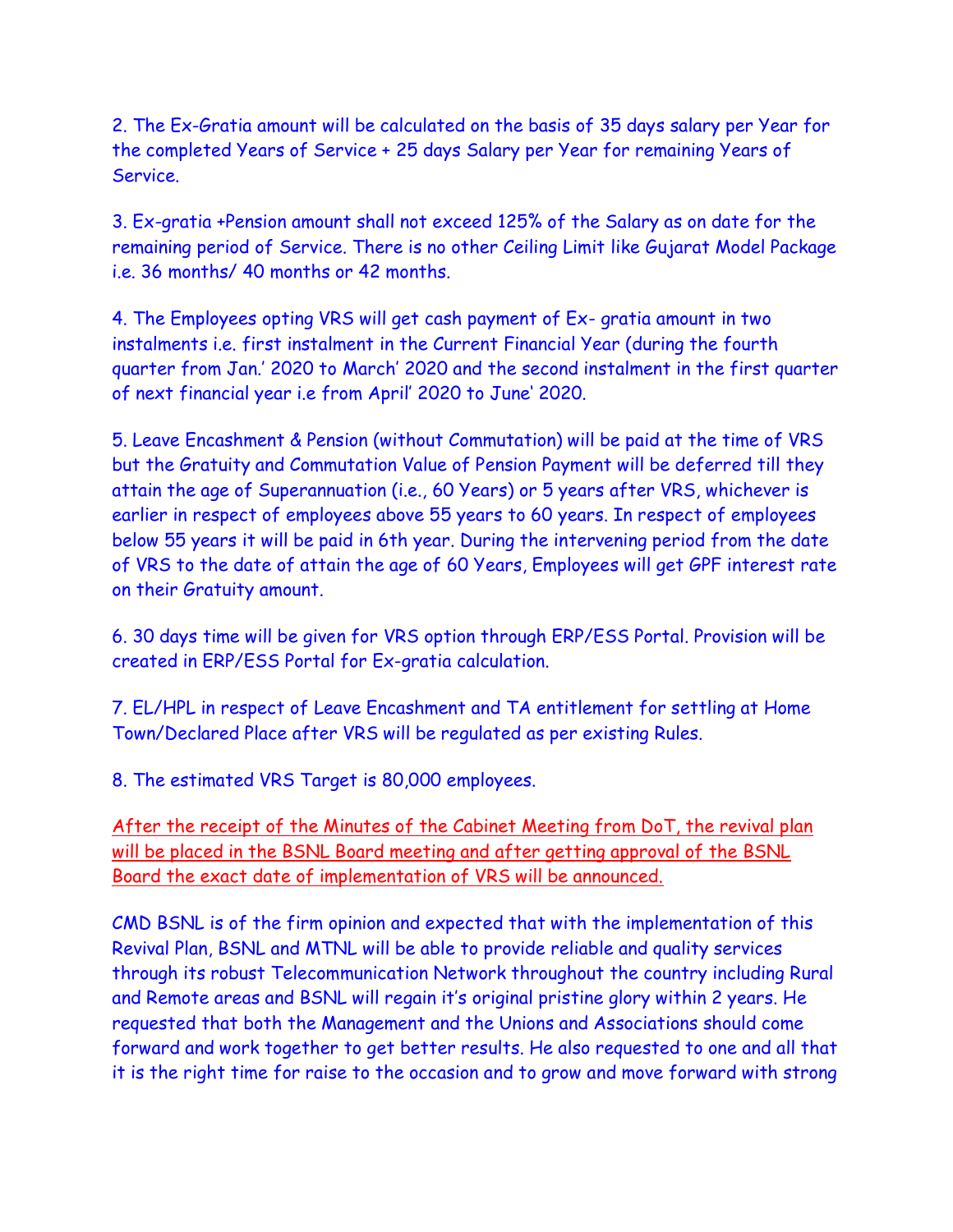force. CMD BSNL further mentioned that all the BSNL employees should feel sense of ownership of BSNL as it is your own Company.

CMD BSNL mentioned that we have to utilize the available resources viz, Core Telecom Net work and generate the maximize Revenue. Only 13000 Towers were leased with other TSPs out of 70,000 BSNL towers. We can earn at least Annual revenue to the tune of Rs.2500 Cr from leasing out of remaining Towers. Out of 8 Lakh OFC Route, 20% can be utilized for sharing and we will get revenue of Rs.1500 cr. annually from this front. Through Leasing out of Buildings/Assets also, we can earn Rs.1000 cr. annually which now we are earning only Rs.160 cr.

After the Power Point Presentation and CMD's Address, a very good interactive session was conducted. CMD replied all the queries raised by GS AIBSNLEA, other Leaders of AUAB as well as the leaders of other Unions and Associations.

For the queries raised by Com. S.Sivakumar, GS, AIBSNLEA, CMD BSNL clarified the factual position on VRS as detailed below:-

1. On our query regarding 3rd PRC fitment benefits on 5% or at least 0%, CMD replied that the same has not been approved in the PMO meeting or in the Cabinet Decision.

2. The query regarding Pension Revision of BSNL Pensioners due to non-extending of 3rd PRC fitment benefits to the BSNL Employees, CMD advised to take up the issue with the Secretary(T) and Govt. of India since it is not comes under the jurisdiction of BSNL Management.

3. Regarding our query in respect of the Recommendation to the Finance Ministry by BSNL Management for further amendment of Income Tax Act -1993 for increasing the exemption limit of Rs.5,00,000/- for the ex-gratia, CMD BSNL advised to take up the issue with the Finance Ministry.

4. Regarding our query in respect of pre-ponement of deferred Gratuity and Commutation Value of Pension payment after attaining the age of Superannuation i.e from 60 years to 58 years if there is a move of roll back of Retirement age from 60 years to 58 years, CMD clarified that the pre- ponement of deferred Gratuity and Commutation Value of Pension payment after attaining the age 58 years (due to roll back) has not been discussed in the Cabinet Meeting.

5. Our Query regarding the Commutation Value of Pension in respect of employees expired after getting VRS, CMD clarified that amendment made in the Gratuity Rules in the Cabinet Meeting regarding payment of Gratuity to the Legal Heirs of the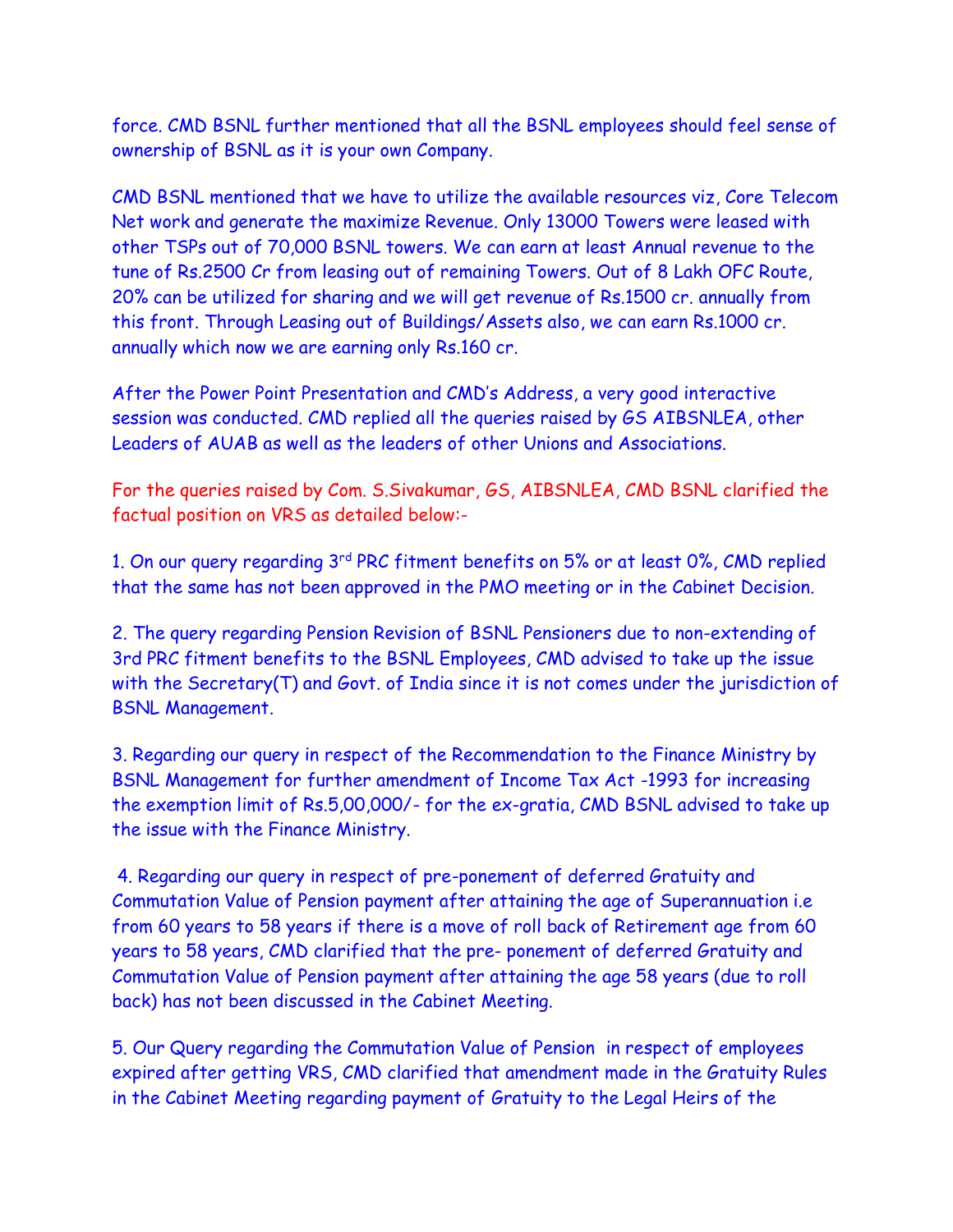deceased in the event of death after VRS but regarding the Commutation value of Pension in respect of employees expired after getting VRS some Administrative decision should be taken and assured to look in to the issue.

6. Regarding our query about the proposed date of payment of first instalment of Exgratia payment to the Employees going on VRS, CMD BSNL mentioned that the funds will be released by the Finance Ministry after the approval of RE-BE for the Financial Year 2019-20 i.e probably at the end of Feb' 2020 or March' 2020.

The Power Point Presentation, CMD's address and Interactive Session have completed in a very effective and constructive manner. After this session, CMD BSNL called the AUAB leaders separately in his Chamber and discussed for further future plan.

# **24-10-2019**

## **Congratulations!!!**

Clarification regarding First TB upgradation under EPP for Gr B equivalent absorbed officers in BSNL. <<<<[<See Order >](EPP%20Clarification_231019.pdf)>>>>>>>>

Great Achievement of our Association.. Several executives in CTD will be benefited. In this connection it is reiterated the efforts of AIRBSNLEWA /CTD also equally commendable.

# **24-10-2019**

CS writes to GS/CHQ regarding some demands raised by our comrades <<<< [Click here](GS_241019.pdf)  [for letter](GS_241019.pdf) >>>> and also about 3rd PRC with 0% fitment before the implementation of VRS scheme. <<<< [Click here for letter](GS_%20pension_241019.pdf) >>>> **23- 10-2019**

CS writes letter to CGM/CTD with a copy to Sr.GM(HR&Admin) & Sr.GM(Fin) for some problems regarding executive promotion in CTD. <<<[<Click here for letter](CGM_221019.pdf) >>>>

# **23-10-2019**

Meeting with Member (Finance) and other Senior Officers in DoT: GS, AGS (Fin) and Advisor (HQ) met Member (Finance) and other Senior Officers in DoT and enquired about the salient features of the Revival Package of BSNL and MTNL approved by the Union Cabinet in today's meeting. Member (Fin.) informed that the Cabinet Note was approved by the Secretary (T) and Hon'ble Minister of Communications, Shri Ravi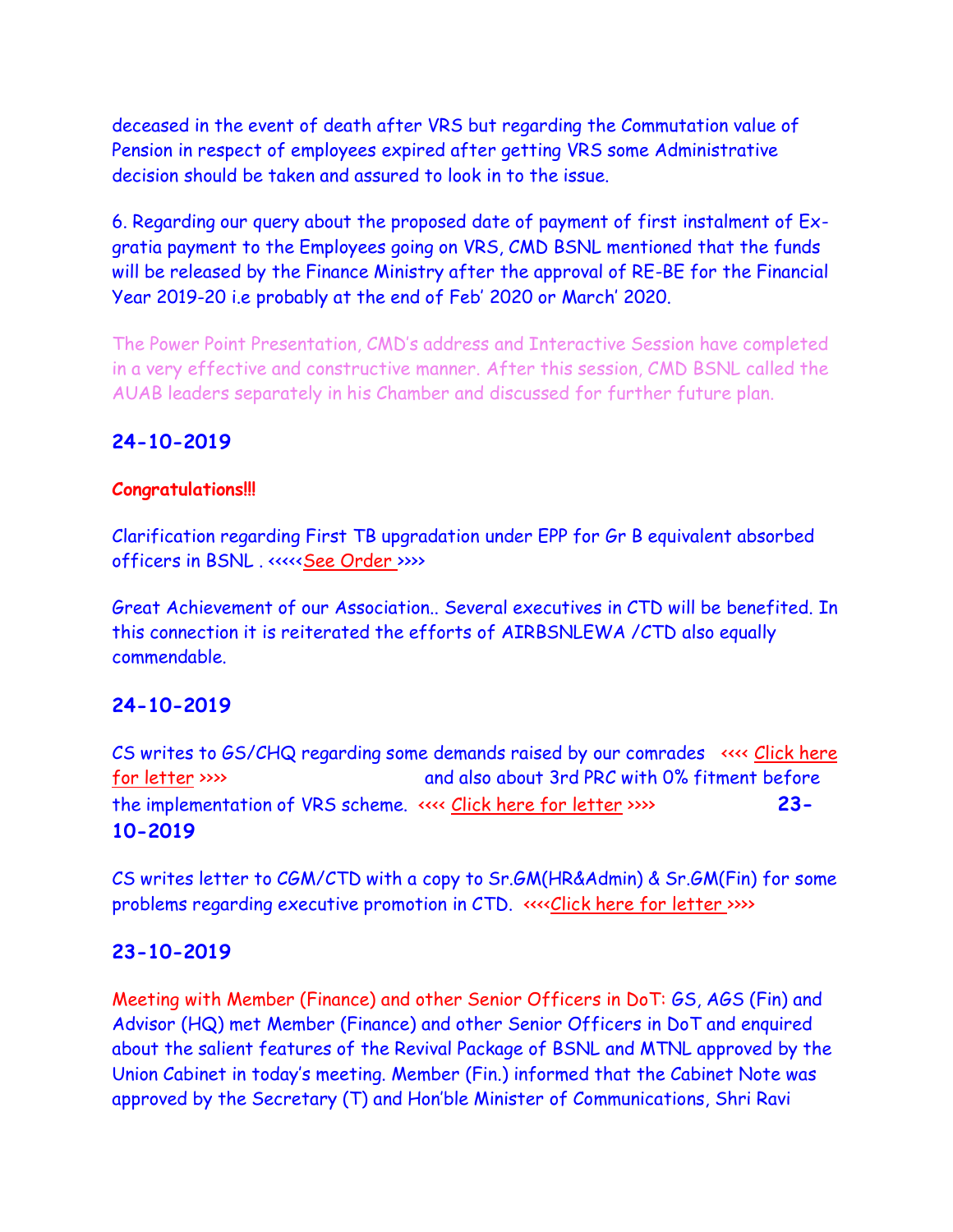Shankar Prasad Ji yesterday late night to include it in the agenda of the today's Cabinet Meeting and DoT officers have worked on the proposal of Revival Plan till late night yesterday, then only on the intervention of the Hon'ble MOC and PMO it was included in the agenda of today's meeting.

We appreciated the Herculean efforts taken by the Hon'ble MOC, Secretary (T), Member (Finance) and other Senior Officers of DOT as well as BSNL Management for getting the approval of the Revival Package by the Cabinet and on behalf of AIBSNLEA, we convey our sincere thanks to one and all. AIBSNLEA expects it's implementation in true spirit and not 'lopsided'.

Member (Finance) specifically mentioned that the Fund for VRS to the tune of about Rs.30,000 Crores for BSNL and MTNL will be borne by the Central Govt. through Budgetary Support instead of raising of Bonds/ getting Loans.

The VRS will likely to be implemented w.e.f. 01.01.2020, after approved by the BSNL Board, the window for the Option for VRS will likely to be opened on 15.11.2019.

1. VRS Package to BSNL employees who are attaining the Age of 50 years and above wherein they will get 25% more towards Ex- gratia and the Ex-gratia will be paid in cash as detailed below:

(a) The Employees opting VRS will get cash payment of Ex- gratia amount in two instalments i.e. first instalment in the current financial year and the second instalment in the next financial year due to the heavy Budgetary burden and as well as for availing Income Tax benefit.

(b) The formula for Ex-gratia will be 125% of the salary (Basic Pay plus IDA) for the remaining period minus Pension. In other words, it will be 75% of the salary for the remaining period and Pension.

(c) The Employees attaining the age of 56 years and 6 Months will get Ex-gratia equivalent to full Salary Benefits i.e up to a maximum of 42 Months Salary. The employees of the age less than 56 years & six months but more than 50 years will also get Ex-gratia up to a maximum of 42 Months Salary only.

(d) Leave Encashment & Pension (without Commutation) will be paid at the time of VRS but the Gratuity and Commutation Value of Pension Payment will be deferred till they attain the age of Superannuation (i.e., 60 Years) or 5 years after VRS, whichever is earlier. During the intervening period from the date of VRS to the date of attain the age of 60 Years, Employees will get interest @ 8% on their Gratuity amount.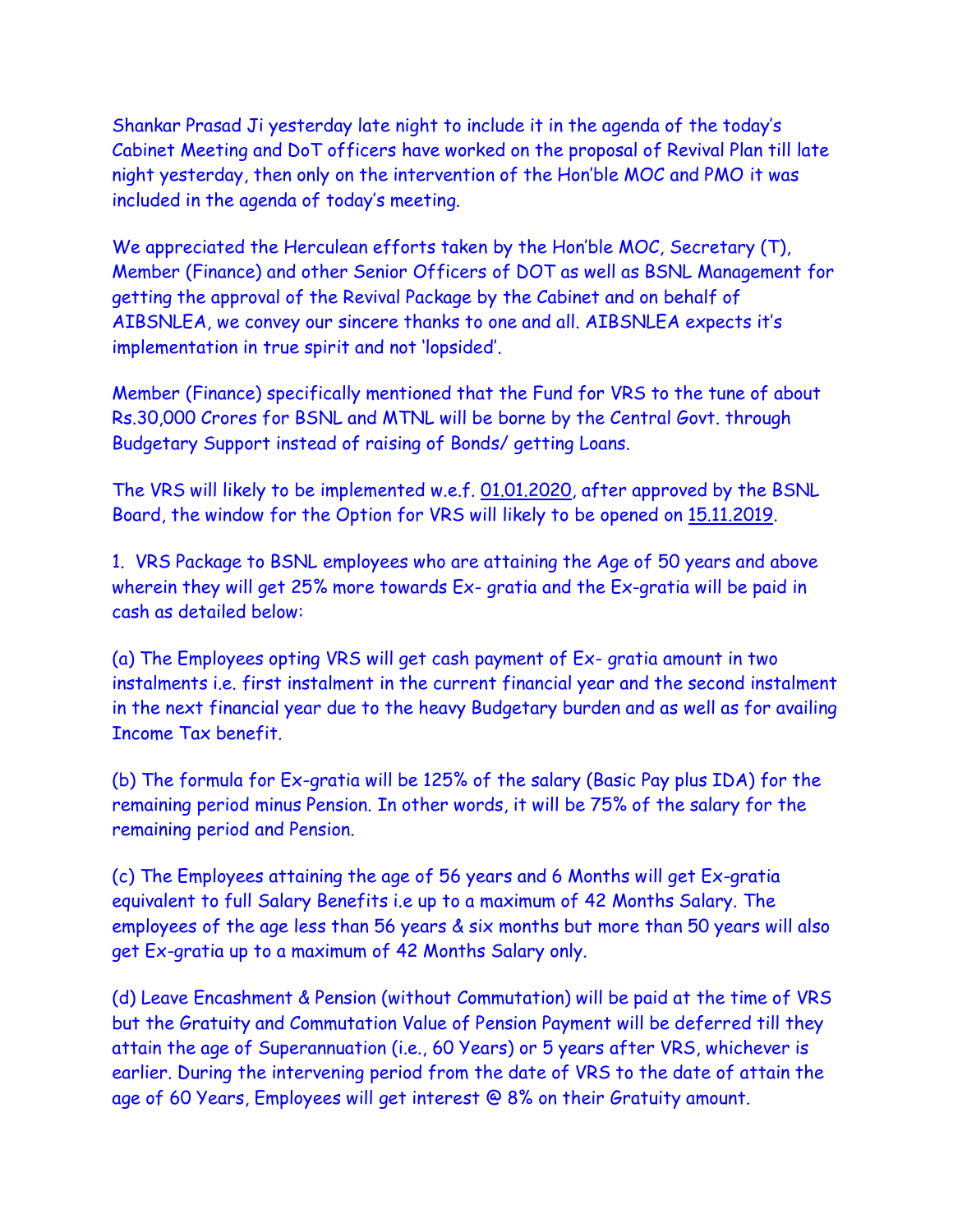2. Cost of the 4G Spectrum including the GST amount will be allocated to BSNL by Capital Infusion.

3. Immediate Financial Support to the tune of Rs.15,000 Crores to BSNL and MTNL through infusion via Sovereign Bonds.

4. The Assets of BSNL/MTNL to the tune of Rs.38,000 Crores will be monetized over a period of 4 years.

5. MTNL will become a Subsidiary of BSNL till the time both entities are completely merged.

AIBSNLEA is of the firm opinion that BSNL will regain it's Original Pristine Glory after the implementation of Revival Plan.

CMD BSNL invited AUAB Leaders tomorrow on 24.10.2019 to apprise about the Revival Package of BSNL.

# **23-10-2019**

Union Cabinet approves revival plan of BSNL and MTNL and in-principle merger of the two:

The Union Cabinet today approved the proposal for revival of BSNL and MTNL by administrative allotment of spectrum for 4G services, debt restructuring by raising of bonds with sovereign guarantee, reducing employee costs, monetisation of assets and in-principle approval of merger of BSNL & MTNL.

The following was approved by the cabinet:-

1.Administrative allotment of spectrum for 4G services to BSNL and MTNL so as to enable these PSUs to provide broadband and other data services. The said Spectrum will be funded by the Government of India by capital infusion in these PSUs at a value of Rs 20,140 Cr in addition; the GST amount of Rs 3,674 Cr to this spectrum value will also be borne by the Government of India through Budgetary resources. By using this spectrum allotment, BSNL and MTNL will be able to deliver 4G services, compete in the market and provide high speed data using their vast network including in rural areas.

2. BSNL and MTNL will also raise long-term bonds of Rs 15,000 Cr for which sovereign guarantee will be provided by the Government of India (GoI). With the said resources,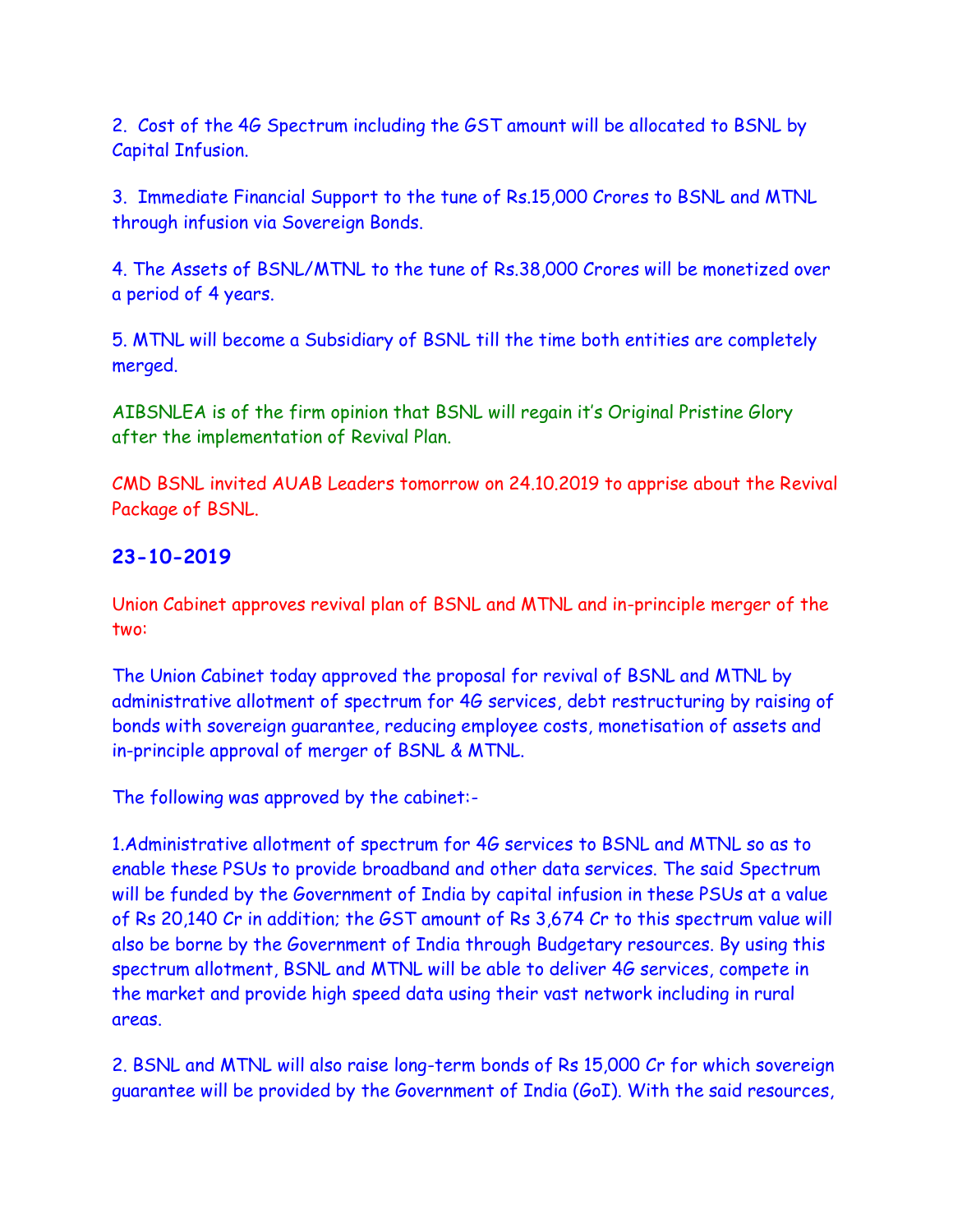BSNL and MTNL will restructure their existing debt and also partly meet CAPEX, OPEX and other requirements.

3. BSNL and MTNL will also offer Voluntary Retirement to their employees, aged 50 years and above through attractive Voluntary Retirement Scheme (VRS), the cost of which will be borne by the Government of India through budgetary support. The exgratia component of VRS will require Rs. 17,169 Cr in addition, GoI will be meeting the cost towards Pension, Gratuity and Commutation. Details of the scheme will be finalised by BSNL/MTNL.

4. BSNL and MTNL will monetise their assets so as to raise resources for retiring debt, servicing of bonds, network upgradation, expansion and meeting the operational fund requirements.

5. In-principle merger of BSNL and MTNL

It is expected that with the implementation of said revival plan, BSNL and MTNL will be able to provide reliable and quality services through its robust telecommunication network throughout the country including rural and remote areas.

#### **<<<Click here [for the PIB Release>>](http://www.aibsnleachq.in/PIB1588848.pdf)**[>](http://www.aibsnleachq.in/PIB1588848.pdf)

## **23-10-2019**

## Dear Comrades,

It is reliably learnt that from the Sr. DOT Officers that the Finance ministry has not given the comments / clearance for the proposed revival plan of BSNL /MTNL till today 23.10.2019 morning. In view of the recent developments AUAB will decide its further course of action on 30.10.2019 meeting.

However as per the assurance given by the CMD, BSNL to the AUAB Leaders on 17.10.2019 funds for the September 2019 Salary is released today.

## **22-10-2019**

Meeting with Director (HR), BSNL Board: GS and AGS (Fin) along with Rajasthan Circle President met Director (HR) BSNL Board and discussed regarding disbursement of salary for the month of Sept., 2019 to BSNL employees as assured by CMD BSNL and Director (HR) with the AUAB representatives during the meeting held on 17.10.2019. Director (HR) informed that we are on the job and try to disburse the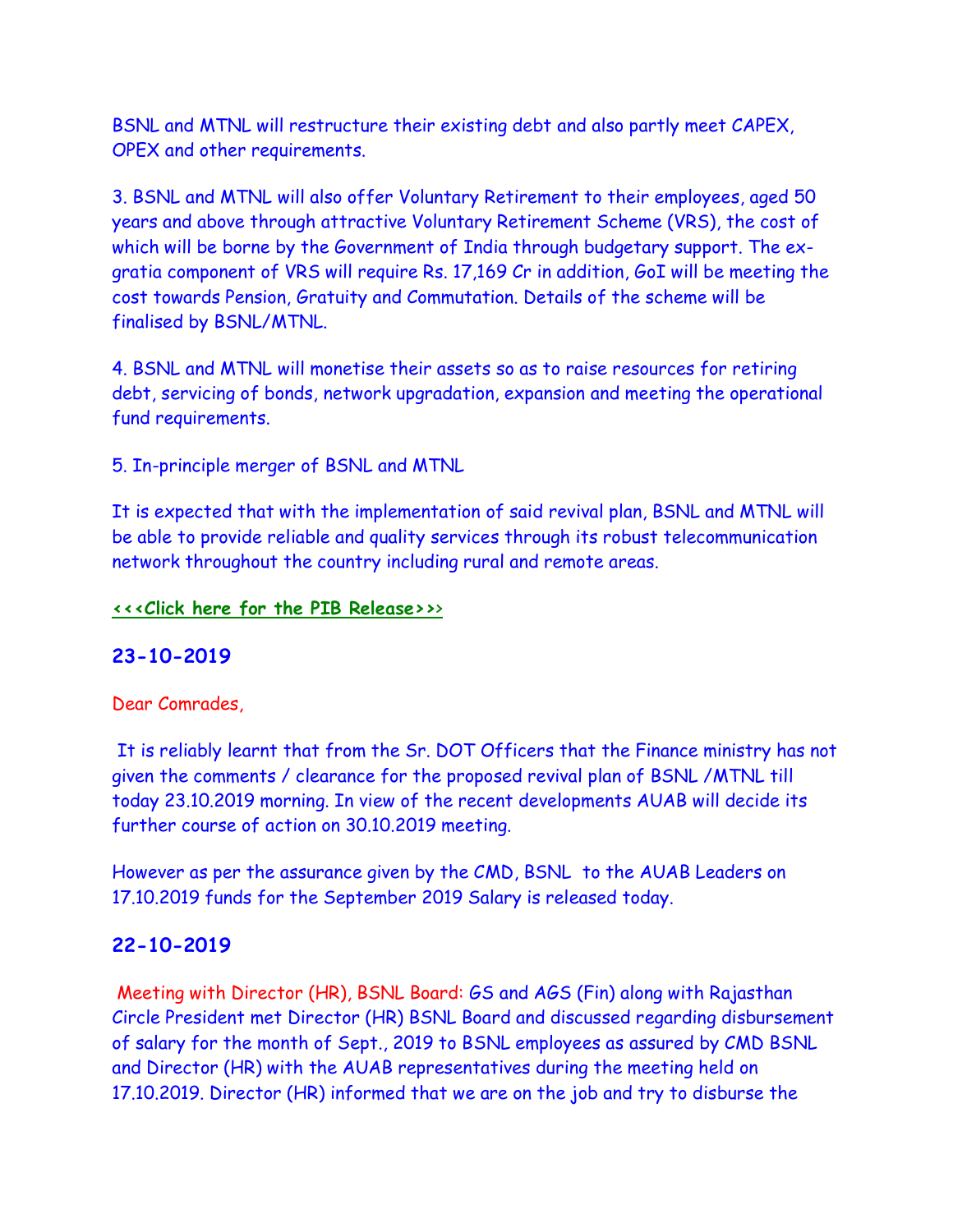salary by 23<sup>rd</sup> of this month as assured. Further, we enquired about the status of BSNL Revival Plan. Director (HR) mentioned that the things are going in a positive direction and hopefully it will be approved in the ensuing Cabinet Meeting. We further discussed regarding:-

A) Filling up of all vacant posts of Group 'B' and Group 'A' in various disciplines:- We requested to fill up all the vacant posts of Group 'B' and Group 'A' in all disciplines before implementation of proposed VRS in BSNL since there is no financial implications. Director (HR) appreciated our concern and assured to look into the matter. GS handed over a letter addressed to Director (HR) in this regard.

B) Consideration of Promotion from DGM (Fin-Regular) to Jt.GM (Fin) by relaxing the Service conditions: We requested to relax one year in the service conditions for the promotion to the grade of Jt.GM (Fin) from the grade of DGM (Fin-Regular) and arrange to issue the promotion orders in the grade of Jt. GM in the E-7 Scale before the implementation of the proposed VRS in BSNL. After detailed discussion, Director (HR) assured to look in to the matter. GS handed over a letter addressed to Director (HR) in this regard.

C) Amendments in Deputation Policy: We requested Director (HR) to review the Deputation Policy in the background of present financial crunch of BSNL. So many executives in various Grades have applied for deputation to various Organizations and waiting for forwarding of their applications. We suggested that it is the high time to amend the Deputation Policy and forward the eligible applications to the concern Organizations since BSNL Management is struggling for timely disbursement of salary to its employees. Director (HR) assured to discuss the matter with the CMD BSNL for further decision. GS handed over a letter addressed to Director (HR) in this regard.

D) DE to DGM (T) Promotion: We requested to expedite the issuance of DE to DGM (T) promotion orders. Director (HR) immediately contacted PGM (Pers) over phone and directed him to issue the DGM (T) promotion and posting orders before Deepawali i.e. on or before 25.10.2019.

E) Consideration of Request transfer in the cadre of DGM (T): We requested to consider the long pending request transfer cases of DGMs who have completed more than two years in other Circles. Director (HR) mentioned that it will be considered along with the DGM (T) promotions.

F) Consideration of Request transfer in the cadre of DE: We requested to consider the pending request transfer cases of DEs without substitutes since they have obeyed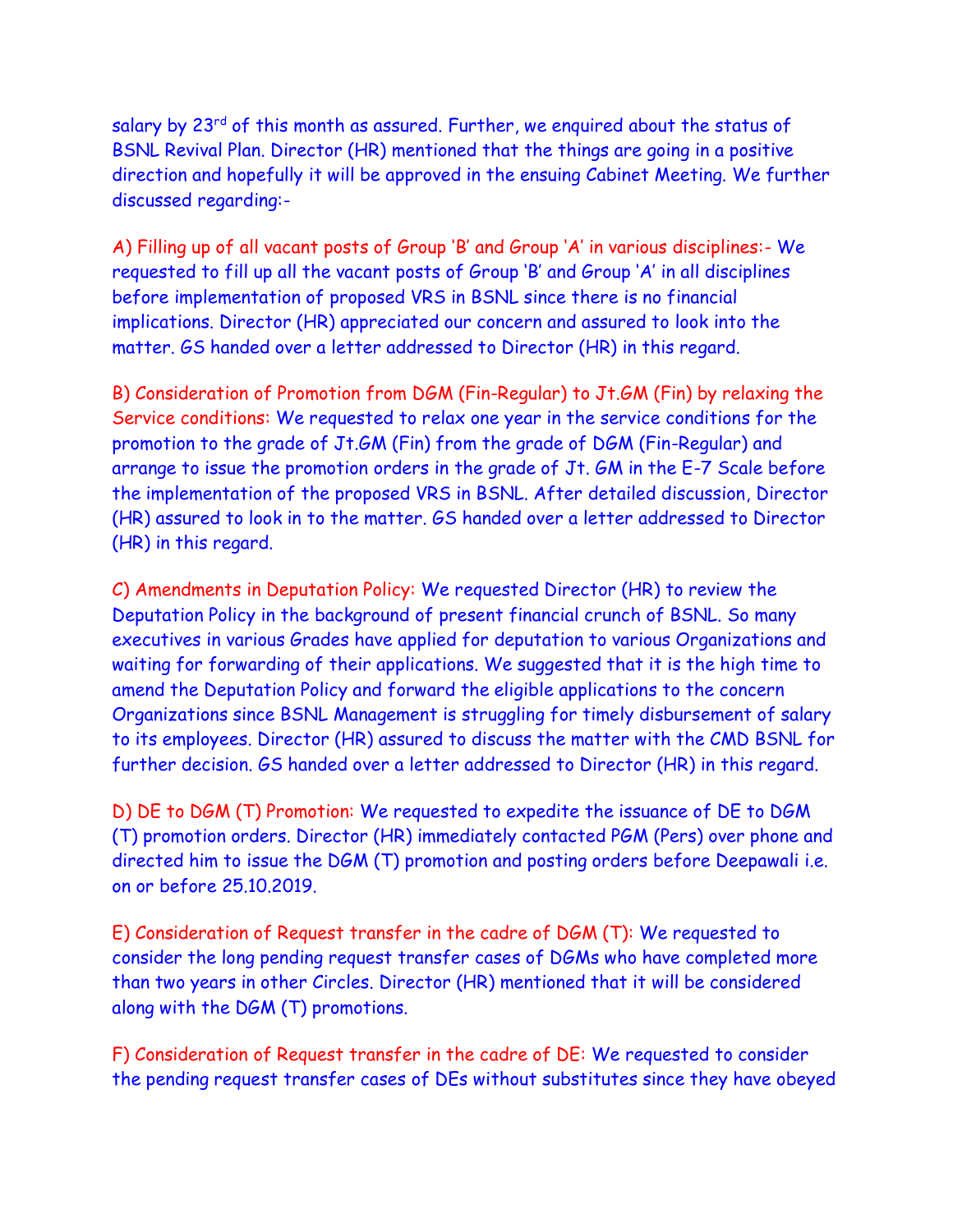the orders of Corporate Office and working in the other Circles for more than 2 years and also away from their families. Director (HR) assured to look into the matter.

G) Request for remittance of recoveries from Salary to concerned authority: We brought to the notice of Director (HR) that the recoveries from Salary viz: GPF, Bank Loan EMIs, Society, LIC and PLI etc. have not been remitted to the Concerned Authorities since last five months. Due to non-remittance of the above said dues, employees are suffering a lot. BSNL Employees are not able to get GPF advance/withdrawal and Society Loan etc., for celebrating Diwali festival. Further, the negligence and fault on the part of the Management towards the delayed payment of Bank Loan EMIs resulting in imposition of Penal interest on the employees by the Bank Authorities.

We requested Director (HR) at least two or three months LIC/ PLI premium recoveries may be released for remittance before the end of this month so that the Policies will be alive since for the past five months it has not been remitted. Director (HR) after patient hearing assured to look in to the matter. GS handed over a letter addressed to Director (HR) in this regard.

#### **[<<<Click here for letter>>](http://www.aibsnleachq.in/DIRHR_191022_1.pdf)**[>](http://www.aibsnleachq.in/DIRHR_191022_1.pdf) **[<<<Click here for letter>>](http://www.aibsnleachq.in/CMD_191022_2.pdf)**[>](http://www.aibsnleachq.in/CMD_191022_2.pdf)

**[<<<Click here for letter>>](http://www.aibsnleachq.in/CMD_191022_4.pdf)**[>](http://www.aibsnleachq.in/CMD_191022_4.pdf) **[<<<Click here for letter>>](http://www.aibsnleachq.in/CMD_191022_3.pdf)**[>](http://www.aibsnleachq.in/CMD_191022_3.pdf)

#### **22-10-2019**

**GS writes to Shri P.K. Purwar CMD BSNL regarding** request for considering the promotion from DGM (Fin.-regular) to Jt.GM (Fin.) in the IDA Pay Scale of E-7 on completion of 4 years of Regular Service as DGM (Fin-regular) by relaxing the service conditions prescribed in BSNL MSRR-2009 as one time measure.

#### **[<<<Click here for letter>>](http://www.aibsnleachq.in/New%20Doc%202019-10-22%2014.48.49.pdf)**[>](http://www.aibsnleachq.in/New%20Doc%202019-10-22%2014.48.49.pdf)

#### **21-10-2019**

**An Emergent meeting will be held on 24.10.2019 at AIBSNLEA Association office at 4.30 pm. All Branch Secretary, Branch President and Circle Office Bearers are requested to attend the meeting timely.**

#### **21-10-2019**

**GS writes to**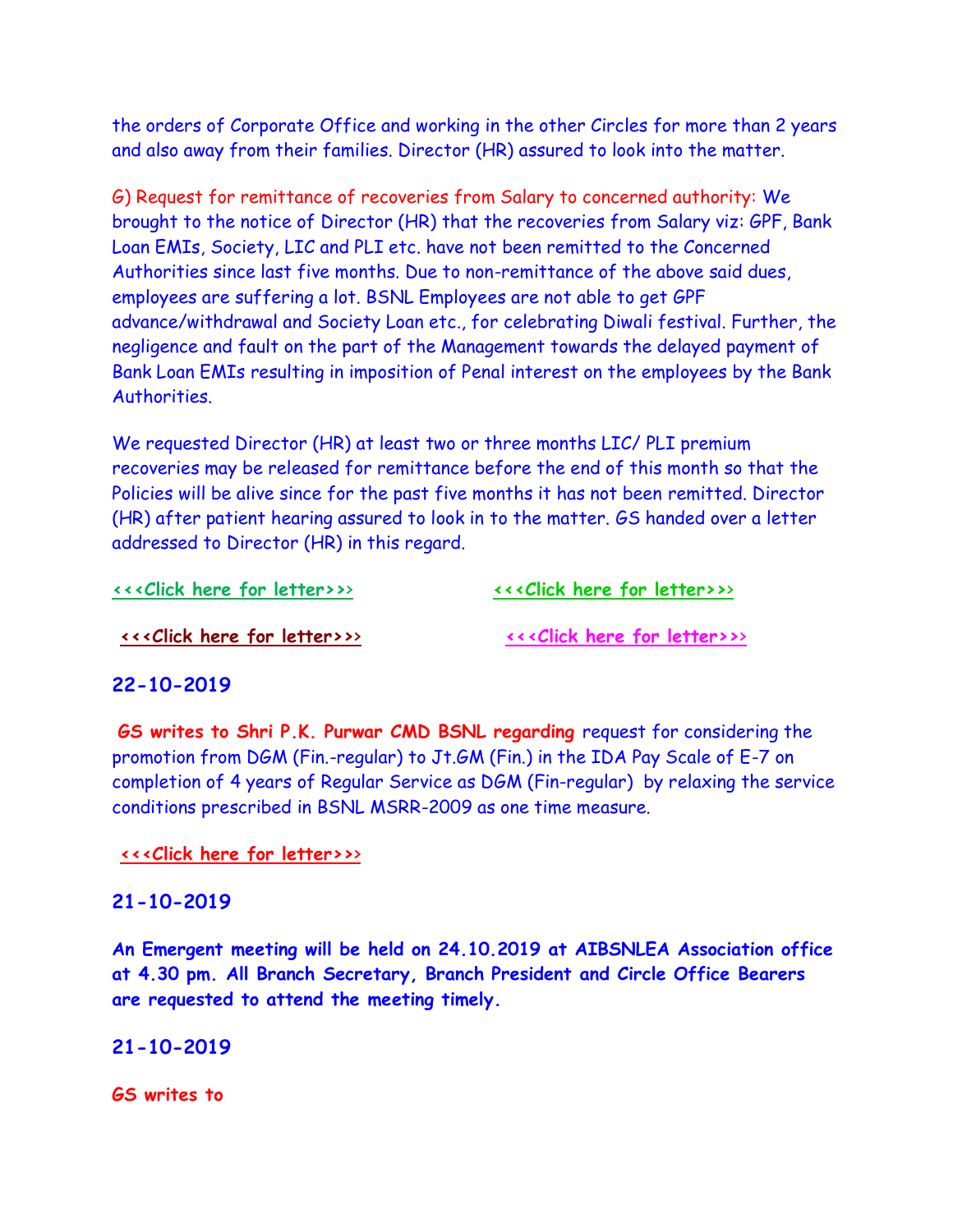(1)**Shri Arvind Vadnerkar, Director (HR)** BSNL Board regarding Request for filling up of the vacant Group- "B" and Group" A" level Posts through CPCs in various disciplines before implementation of Voluntary Retirement Scheme (VRS) and Restructuring Scheme of BSNL.

#### **[<<<Click here for letter>>](http://www.aibsnleachq.in/DIRHR_191021.pdf)**[>](http://www.aibsnleachq.in/DIRHR_191021.pdf)

### **18-10-2019**

#### **FLASH NEWS:-**

The MA filed by BSNL for conducting CPC in respect of DE to DGM (T) promotion as per the Seniority List and issuance of DE to DGM (T) promotion orders is allowed in Hon'ble CAT Chandigarh today on 18.10.2019. Hon'ble CAT likely to issue the orders today A/N. Now the stalemate for the DE to DGM (T) promotion is cleared.

As per the instructions of GS AIBSNLEA, Com. Ashok Sharma, Circle President Punjab circle attended the Hon'ble CAT Chandigarh on behalf of AIBSNLEA.

#### **17-10-2019**

GS writes to

The PGM (Pers.),BSNL Corporate Office regarding

(a)Request for transfer / posting / cancellation / retention in the cadre of Account **Officer** 

(b)Representation from Shri P. Bhaskar, DE, Kolkata Telephones (CTD), HR No. 198402345 regarding Own Cost request transfer from Kolkata TD to Telangana Circle on promotion from DE to DGM. <<<<< [Click here for letter](http://aibsnleawb.org/PGMP_191017.pdf) >>>>>

## **17-10-2019**

AUAB decides to defer tomorrow's Hunger Strike, after meeting with the CMD BSNL today:-

A meeting between the AUAB and the CMD BSNL was held at 03:00 pm today. The Director (HR), Director (CM) and GM (SR) were also present. From the AUAB side, the General Secretary Com. S. Sivakumar on behalf of AIBSNLEA and the General Secretary/ Representative of BSNLEU, NFTE, SNEA, FNTO, BSNLMS, SNATTA,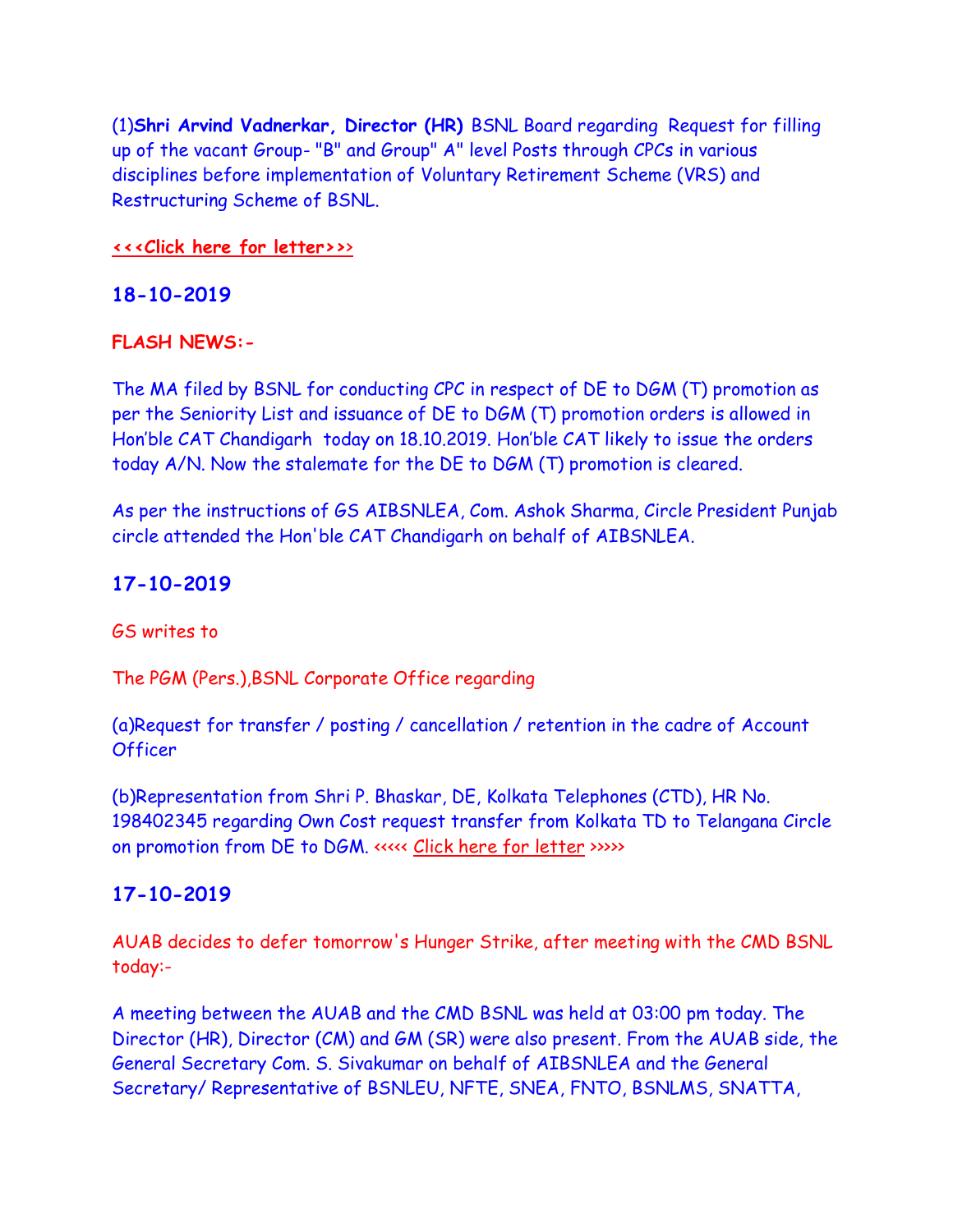ATM BSNL, BSNL OA, TEPU and TOA BSNL were also participated in the meeting. After detailed discussion, the CMD BSNL assured that the Salary for the Month of Sept., 2019 would be disbursed by 23.10.2019. Further, informed that the Cabinet is likely to take a decision on BSNL's Revival Package on 23.10.2019. He appealed to the AUAB to defer the Hunger Strike scheduled to be held on 18.10.2019. After this meeting, the representatives of the AUAB present in the meeting, decided to defer the Hunger Strike for the time being. It is also decided to hold the next meeting of the AUAB on 30.10.2019, for reviewing the situation and for taking appropriate decision regarding future course of action.

# **17-10-2019**

Due to consistent efforts of AIBSNLEA, BSNL Corporate Office, issued clarification to the concerned CGMs regarding date of joining of JAOs of 2018 Batch against DR Quota. In this regard AIBSNLEA has written a letter to CMD for issuance of clarification in respect of affected JAOs of West Bengal/ETR/ETP Circles.

AIBSNLEA extends its sincere thanks to Director (HR), Director (Fin), PGM (Pers.) and DGM (Pers.-JM).

# [<<<Click here for letter>>>](http://www.aibsnleachq.in/jaodoj%20(1).pdf)

It is reported by the Director (Finance) during the meeting with AIBSNLEA held on 15.10.2019 regarding remittance of GPF recoveries made from the salaries of employees have been made upto July 2019. But, many of the Circle Secretaries are complaining that GPF dues have been remitted till April/May 2019 only. GS contacted the concerned officers at Corporate Office and enquired about the release of the funds in this regard. It is clarified that GPF recoveries upto July 2019 have been remitted in respect of retiring employees only.

# **17-10-2019**

Meeting between the AUAB and the BSNL Management at Corporate Office, New Delhi:-

A meeting was held between the AUAB and the BSNL Management at 10:00 hrs. today. In the meeting, from the Management Side, Shri Arvind Vadnerkar, Director (HR), Shri Sheetla Prasad, Director (CM) and Shri A.M. Gupta, GM (SR) were present. From the AUAB side, the General Secretary Com. S. Sivakumar and President Com. Subhasis Mitra on behalf of AIBSNLEA and the General Secretary/ Representative of BSNLEU, NFTE, SNEA, FNTO, BSNLMS, SNATTA, ATM BSNL, BSNL OA and TOA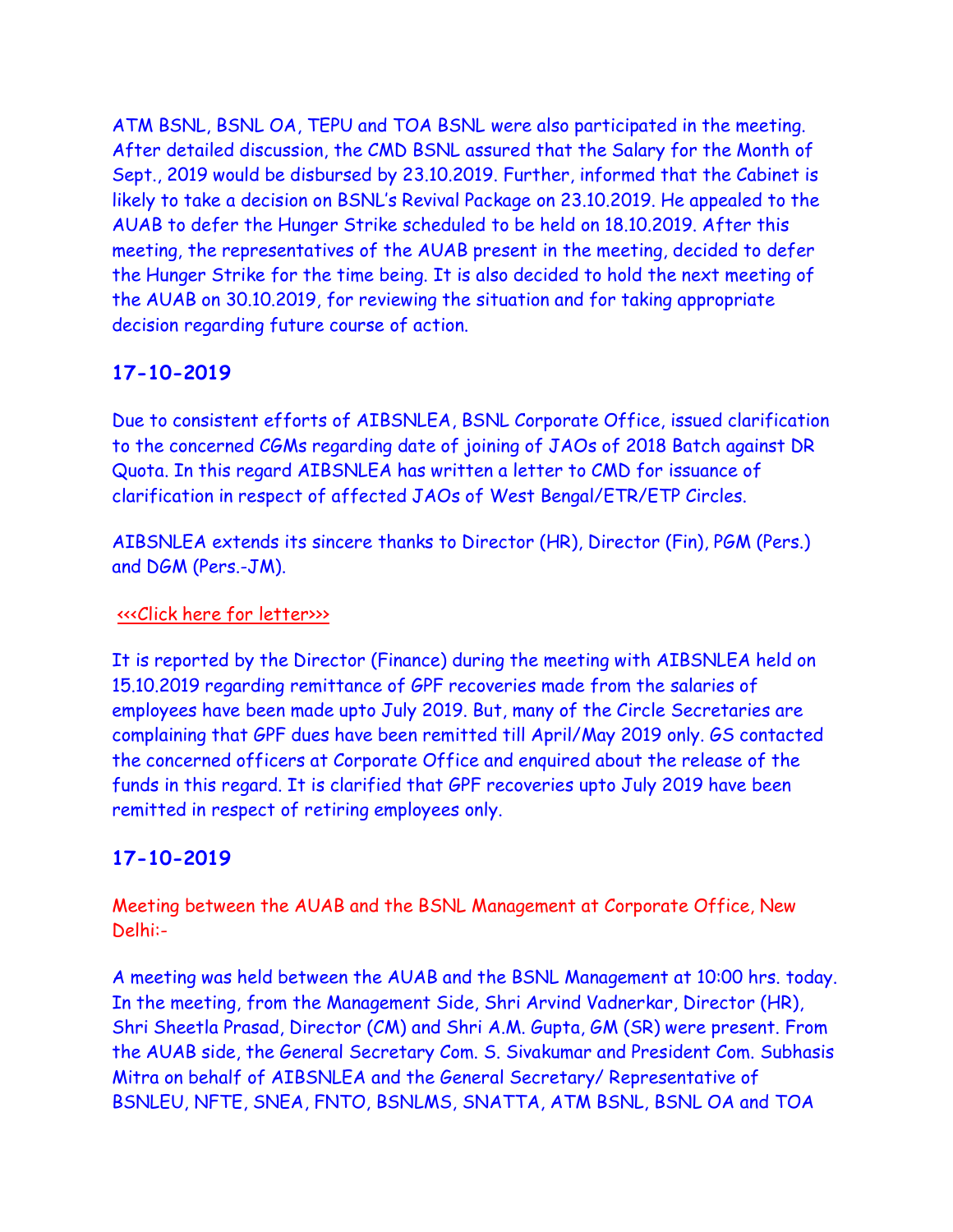BSNL, participated in the meeting. The issues contained in the 'Charter of Demands' of the AUAB, for the Hunger Strike to be held on 18-10-2019, were discussed in the meeting. The Management Side informed that the Cabinet is likely to take a decision on the Revival Package of BSNL around 23rd of this month. They expressed the hope that, once BSNL's revival package is cleared by the Cabinet, the Banks will come forward to extend credit to BSNL and that will create a favourable situation for BSNL's Revival. Representatives of the AUAB expressed their extreme unhappiness over the non-payment of September, 2019, Salary. Further, they raised the issues related to the improving the quality of Service, Curtailing expenditure and increasing the Revenue Collection of the Company. They emphatically told that the letters issued by the Corporate Office for the retrenchment of contract workers, as well as nonpayment of their wages are adversely affecting the operation and maintenance works. The Management Side assured that September Salary would be disbursed on 23.10.2019 and requested to withdraw the Hunger Strike. The AUAB representatives told that the Salary should be disbursed at least by 21.10.2019. The AUAB has pointed out that Stake Holders should be consulted and not taken as granted. There should be Road Map for the functioning of the Company after the reduction of the Staff through VRS. The meeting lasted for more than two hours and held in very cordial atmosphere. The Director (HR) assured that hereafter there will not be a communication gap between the Management and the Associations/ Unions. Meanwhile, it was informed that the CMD would be meeting the AUAB at 03:00 pm today and hence the meeting came to an end with this discussion.

## **16-10-2019**

Meeting with Member (Finance) DCC, DoT:-

GS, President, Chairman and AGS (Fin) met Member (Finance) DoT and discussed regarding disbursement of salary for the month of Sept., 2019 to BSNL employees by releasing the Claims Payable to BSNL. Member (Finance) informed that BSNL immediately required Rs.365 crores which are being arranged by DoT shortly and salary may be disbursed during early in the next week by 22<sup>nd</sup> or 23<sup>rd</sup> Oct., 2019. We further discussed regarding revival of BSNL. Member (Fin) mentioned that the Revival Package of BSNL/ MTNL which has been principally agreed by the GoM may be put up during next Union Cabinet Meeting. Further BSNL will be given "Letter of Comfort" of Rs.30000 crore shortly. The outstanding claims of BSNL Contractors, Vendors and Labour payments need also to be cleared by BSNL.

## **16-10-2019**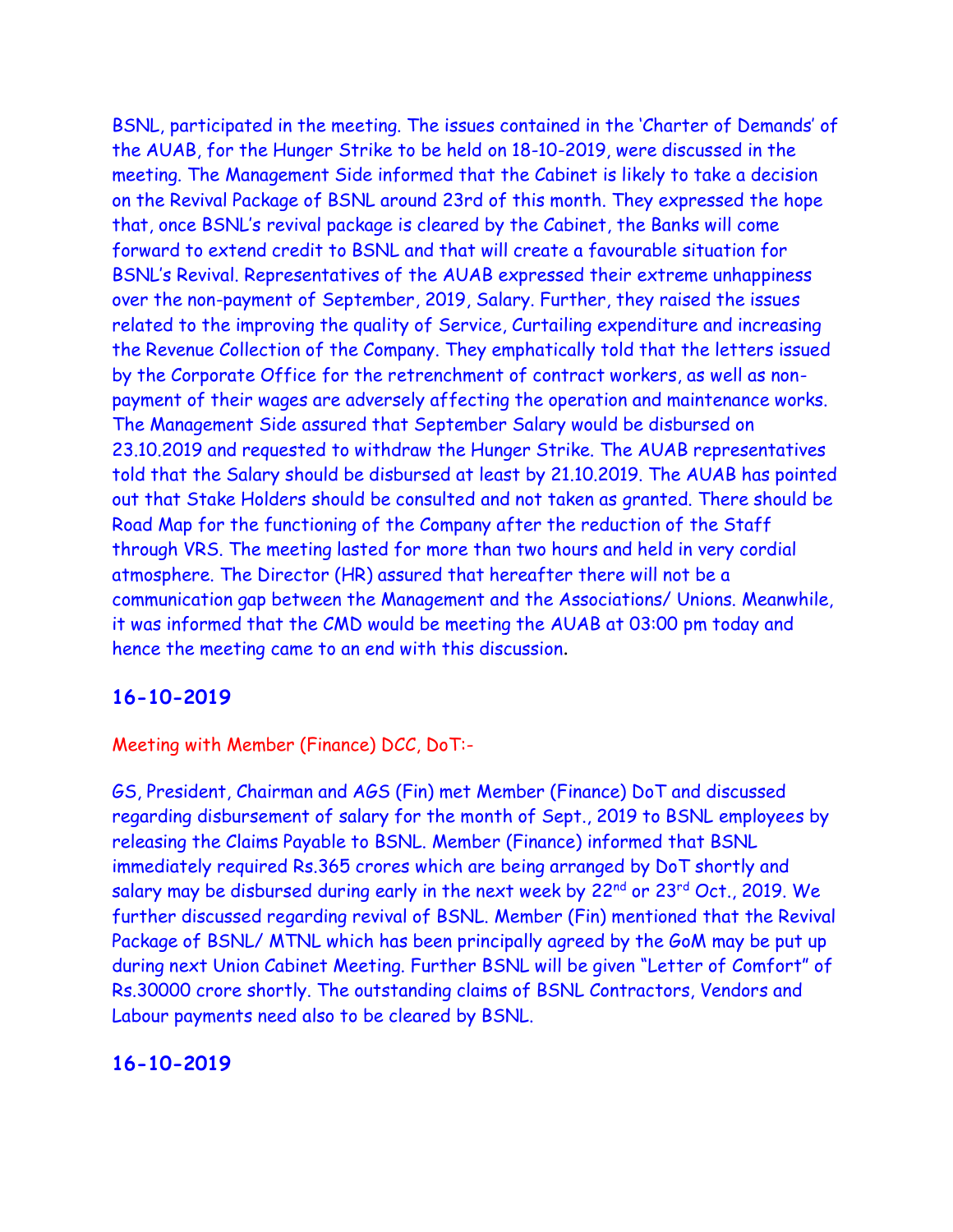Meeting with PGM (Pers.) BSNL CO:-

GS along with President, Chairman and AGS (Fin) met PGM (Pers.) BSNL Corporate Office and discussed regarding:

A) DE to DGM (T) Promotion: We expressed our serious concern against the abnormal delay in issuance of DE to DGM (T) promotion orders. PGM (Pers.) mentioned that DE to DGM promotion process is about to be completed and he assured for the early issuance of the promotion orders.

B) Request transfer in the cadre of DE: We conveyed our sincere thanks for considering and issuance of transfer orders for 12 DEs and further requested to consider the pending request transfer cases of DEs without substitutes. PGM (Pers.) assured to look into the matter at earliest after discussion with the newly joined Director (HR).

C) Request transfer in the cadre of DGM (T): We requested to consider the request transfer cases of DGMs who have completed two years in other Circles. PGM (Pers.) mentioned that it will be considered at the time of DE to DGM (T) promotion.

D) Request transfers in the cadre of AO on own cost basis:- We requested to consider the request transfers cases in respect of Accounts Personnel who have already completed two years at their present station of posting. PGM (Pers.) mentioned that regarding AOs, Director (Fin) returned the file asking some query. It will be replied soon and will be considered accordingly.

E) Request transfers in the cadre of CAO:- We requested for the consideration of request transfers in the cadre of CAOs. PGM (Pers.) mentioned that it is under consideration and orders will be issued shortly.

F) Implementation of Rule 206 as per the judgement of Hon'ble Supreme Court: PGM (Pers.) mentioned that we have written to DoT for sending the vacancy position of DEs after the year 2001 in BSNL. The reply from DoT is awaited. We requested to expedite the review DPCs as per Hon'ble Supreme Court judgement at the earliest. PGM (Pers.) further mentioned that today also he will discuss the matter in DoT again for an early reply. Meanwhile, the review DPCs are being conducted against the vacancies on year to year basis since the year 2001.

G) Withdrawal of Additional Increment in the same scale on functional promotion under EPP: As per the directions of Hon'ble High Court Delhi a meeting between DOT and BSNL officers was conducted on 30.09.2019 wherein AIBSNLEA was also invited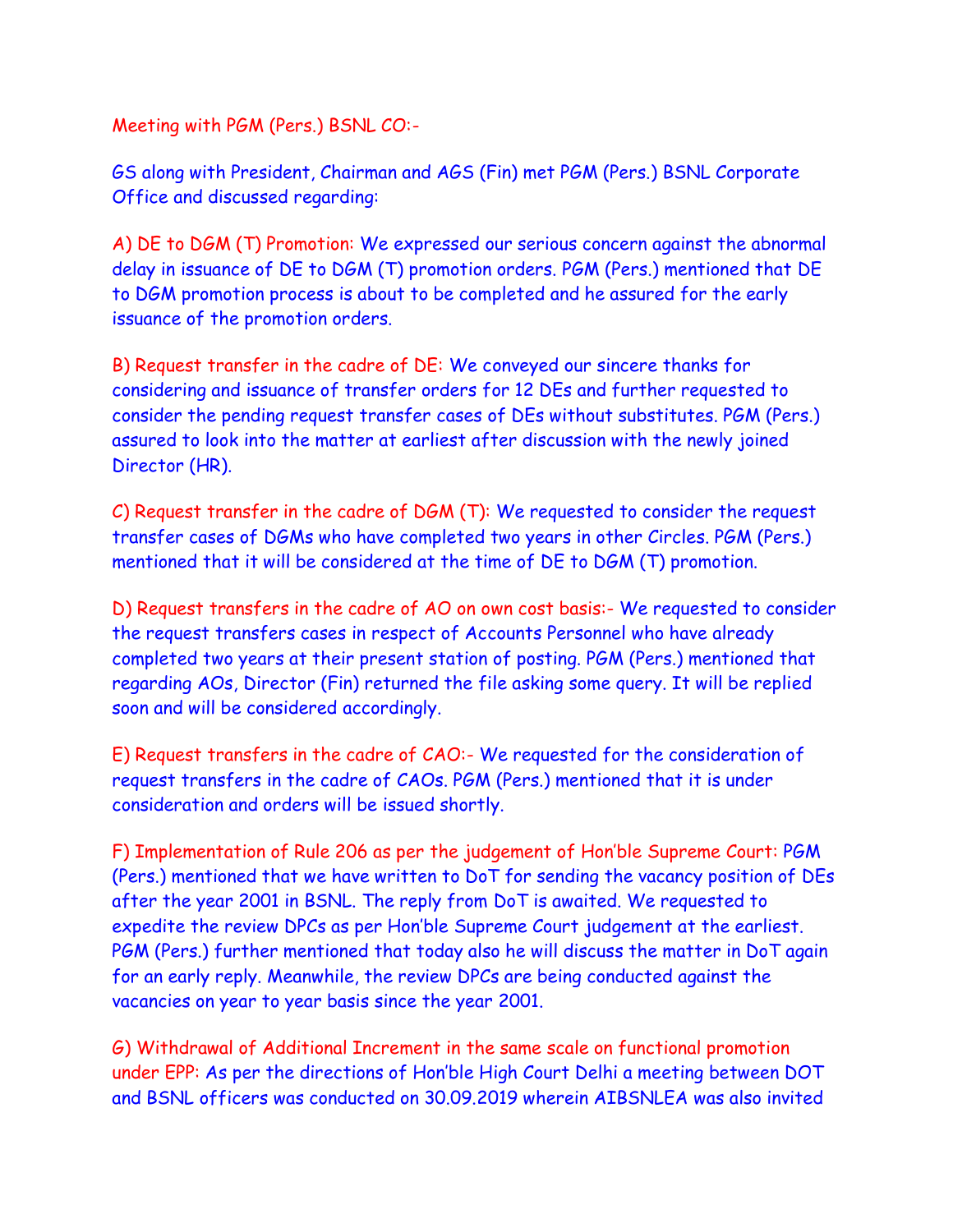for submission of the suggestions. We have already submitted our views on 30.09.2019. On our enquiry about the outcome of the meeting PGM (Pers.) informed that withdrawal of additional increment as per the PCAT New Delhi is not justified but DoT was not positive on the issue even during the meeting. However, Pers. cell is going to reply to DoT as per the direction of PCAT New Delhi.

H) First time bound promotion as per EPP: PGM (Pers.) assured to send a reply to DoT shortly in the same line as already clarified to the field units of BSNL i.e. First Time Bound Promotion will be eligible on completion of 4/5/6 years under EPP.

# **16-10-2019**

AIBSNLEA Congratulated and Felicitated the New Director (HR) BSNL Board Shri Arvind Vadnerkar on assuming the High Office of Director (HR), BSNL Board:

Com. S. Sivakumar, GS AIBSNLEA along with Chairman, President, AGS (Fin) and FS/CHQ met newly joined regular Director (HR) BSNL Board and Congratulated and felicitated him today. AIBSNLEA wishes him all the success as Director (HR) in BSNL, he will hold the post for four years in the BSNL Board. Director (HR) mentioned that need of the hour is to retain the existing customers and revenue maximization. Director (HR) also requested to extend our support to BSNL Management if Revival Plan including VRS will come in days to come. We assured to extend our fullest cooperation and support to the BSNL Management to achieve all the targets and resolving all the HR issues to motivate BSNL Executives.

We also discussed about some long pending issues like DE to DGM (T) promotion orders and request transfers in the cadre of DGM (T) and DEs. Director (HR) mentioned that the DE to DGM promotion process is about to be completed and assured to consider the requested transfer cases.

Click here for other photos >>> [<<<Photo1>>](http://www.aibsnleachq.in/IMG20191016105913%20(1).jpg) [<<<Photo2>>](http://www.aibsnleachq.in/IMG20191016105716%20(1).jpg)

# **15-10-2019**

**Meeting with Director (Finance) BSNL Board: GS, President, and AGS (Finance) & FS met Director (Finance) BSNL Board and discussed regarding:-**

**(1) Disbursement of salary for the Month of September 2019:-** We enquired Director (Finance) about the probable date of September 2019 Salary disbursement. Director (Finance) explained that BSNL is depending on its own collections for the disbursement of monthly salary. He mentioned that from the day to day collection, we have already paid TDS and EPF and we have to pay GST also. However, he assured that CMD/BSNL is taking best efforts for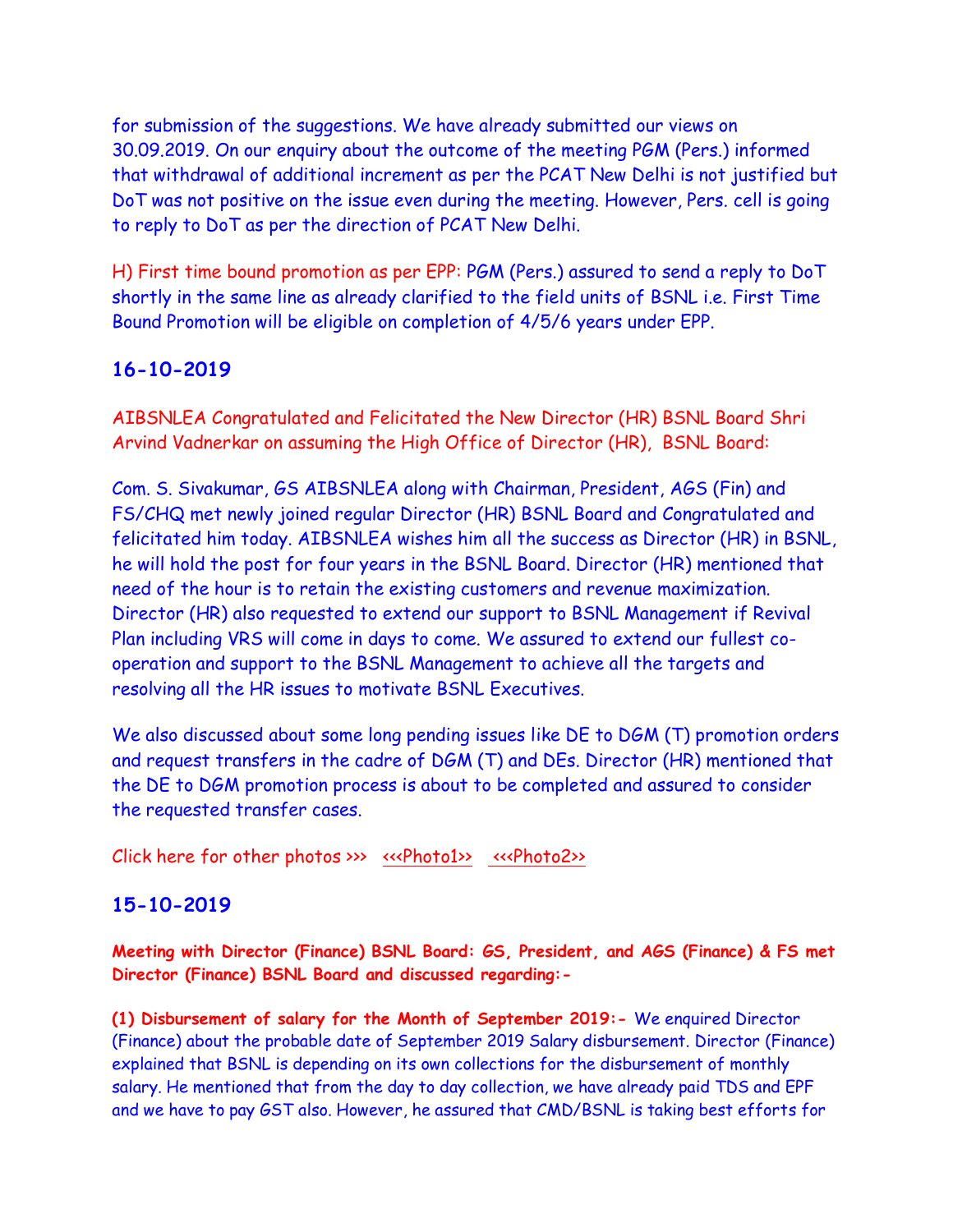the disbursement of salary for the month of September 2019 before Deepawali.We expressed our serious concern about the non remittance of GPF contribution/recovery to the concerned CCAs resulting in demoralisation amongst the serving employees and retirees and retirees are not in a position to get their GPF settlement along with full interest. Director (Finance) appreciated our concern and mentioned that the BSNL Management has already remitted GPF dues upto July 2019 and we are trying to remit the dues for August and September 2019 before the end of this month.

**(2) Revival Package of BSNL :-** We enquired about the status of BSNL Revival Package. Director (Finance) mentioned that the discussions are going on in the positive direction and we can expect the Cabinet approval in the 4th week of October 2019.

**(3) Request transfers in the cadre of Accounts Personnel: -** We requested Director (Finance.) to consider the requests of the AOs who are working for more than two years in BSNL Corporate Office. Director (Finance) BSNL Board assured to look into the matter.

**(4) Amendment in Deputation Policy: -** We requested Director (Finance) to review the Deputation Policy in the background of present financial crunch of BSNL and in the angle of control of expenditure. So many executives in various Grades have applied for deputation to various Organizations and waiting for forwarding of their applications, we suggested that it is high time to amend the Deputation Policy and forward the eligible applications to the concern Organizations since BSNL Management is struggling for timely disbursement of salary to BSNL employees. Director (Finance) agreed with our suggestions and assured to discuss with the CMD BSNL for further action.

**(5) Appointment of JAOs under DR quota: -** We explained that DR JAO Probationers who have been allotted to West Bengal and ETP Circle Kolkata after completion of their 11 weeks pre-appointment training on 02.08.2019 were allowed to take over Charge as JAO on 12.8.2019 whereas in Other Circles DR JAO Probationers had been allowed to take over Charge on 05.8.2019 itself. Director (Finance) mentioned that the case is under process in the in the positive direction.

## **15-10-2019**

**GS writes to The PGM (Pers.),BSNL Corporate Office regarding request for transfer / posting / cancellation / retention in the cadre of Chief Account officer/ Account officer <<<< [Click here for letter](http://aibsnleawb.org/PGMP_191015.pdf) >>>>**

## **11-10-2019**

Meeting of All Unions and Associations of BSNL (AUAB) at New Delhi:-

The scheduled meeting of AUAB held today at 1.30 pm at NFTE Office, New Delhi. The meeting was presided over by Com. C. Singh, the Chairman AUAB and GS NFTE.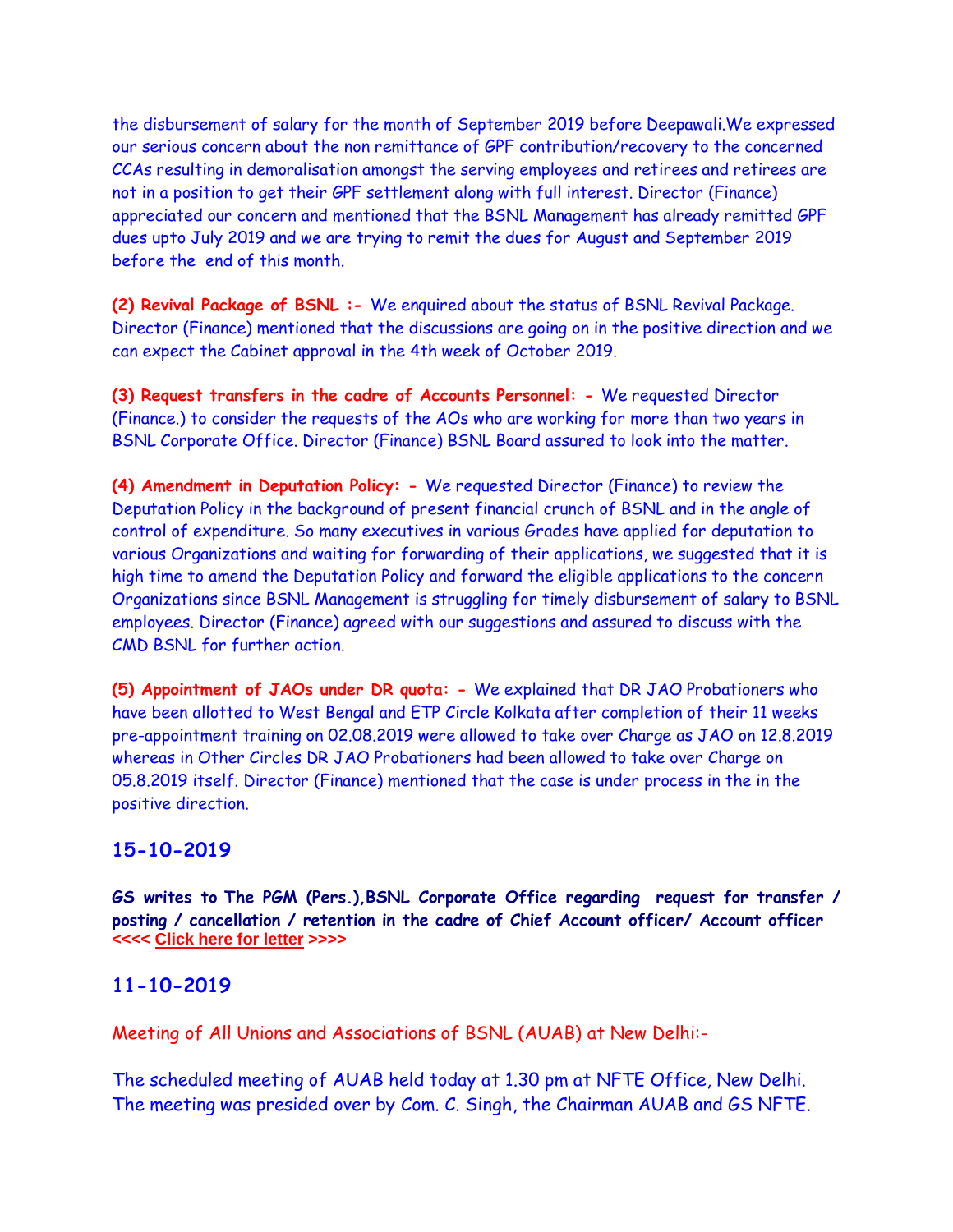GS/ leaders of most of the Associations and Unions available at Delhi attended the meeting.

The Convenor AUAB and GS BSNLEU, Com. P. Abhimanu welcomed all the participant leaders and requested the Chairman to discuss further. Com. Chairman welcomed all and delivered the presidential speech and thrust on the unity of all the Unions and Associations of BSNL. All should come under one umbrella to save BSNL.

After detailed discussions, it was felt that rest of the Unions and Associations of BSNL, those who did not participate in today's meeting due to pre-occupancy may also be invited and brought under the umbrella of AUAB. Further, it has been unanimously decided that a Daylong Hunger Fast by AUAB at District level, Circle level and Corporate Office HQ by the respective DSs, CSs and GSs of all the Unions and Associations be conducted on 18.10.2019.

#### **DEMANDS**

1. Immediate release of salary for the month of September 2019.

2. Revival of BSNL:- Immediate financial support, Soft Loan, Land Monetization and allotment of 4G Spectrum to BSNL.

 3. Immediate remittance of recoveries from Salary to the respective organizations/ authorities.

- 4. Implementation of 3rd Pay Revision.
- 5. Immediate revision of Pension.
- 6. SAB with 30% benefit.

Detailed Trade Union Call Notice will be issued shortly.

On behalf of AIBSNLEA, AGS (Fin) Com. Rajpal Sharma and FS/ CHQ Com. Ramnath Chhabra attended the AUAB meeting since GS is out of HQ to attend the Circle conference of KTK Circle.

It was also decided to convene next meeting of AUAB on 21.10.2019 at 03.00 pm at SEWA BSNL Office, Eastern Court, New Delhi to decide the further course of action in this regard. In the meanwhile, all efforts should be made to contact and request rest of the Unions and Associations to come and join under one umbrella.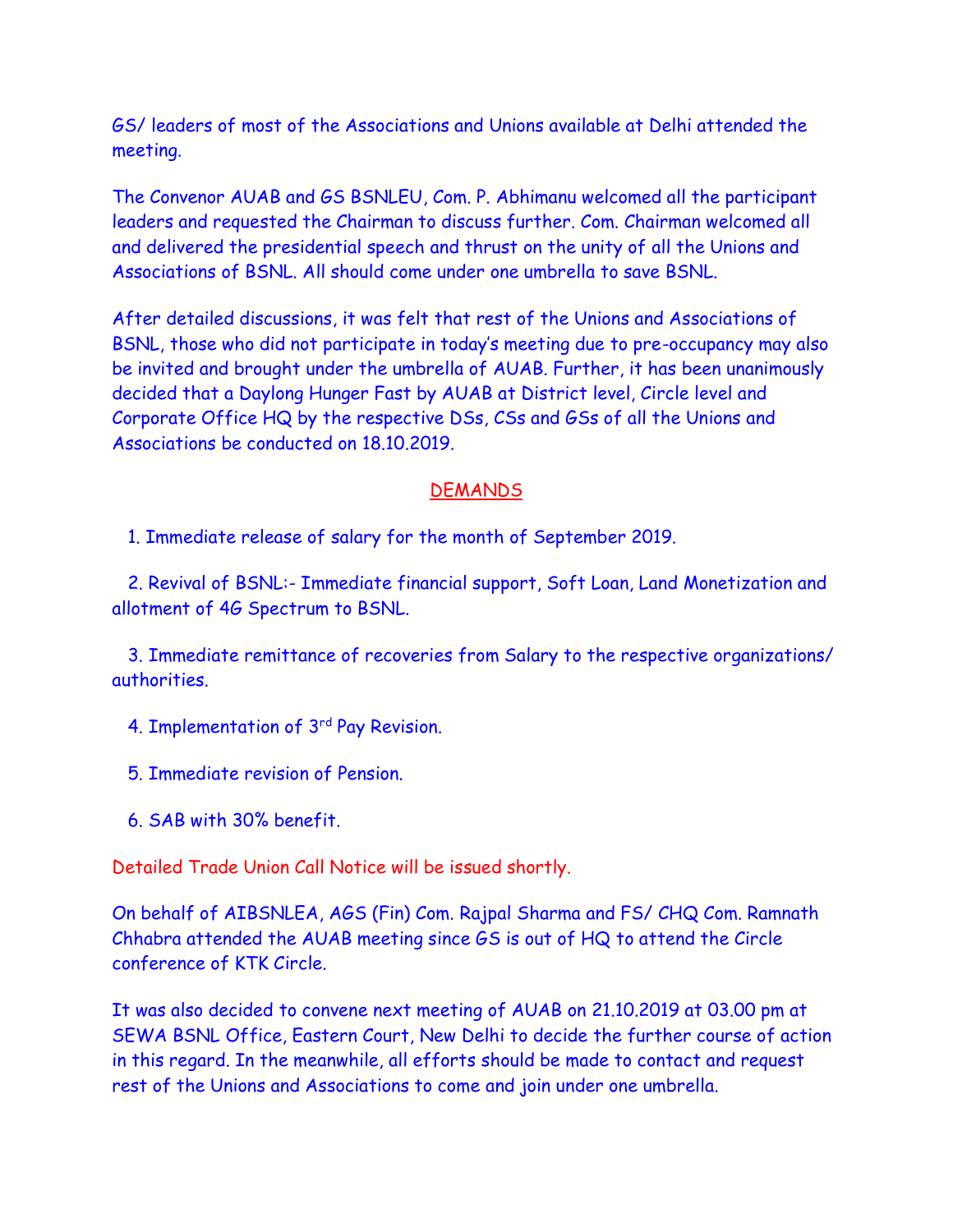AUAB Zindabad AIBSNLEA Zindabad BSNL Zindabad Our Unity Zindabad.

# **11-10-2019**

Today Com.Subhasis Mitra,CS, Com.Tridip Chakraborty CP, and Com.Tarun Roy OS, met CGM/CTD at his chamber for courtesy call after Bijoya.

1) We discussed about the problems of Saltlake/Store security guard. We suggested that armed personnel may be debuted there for the purpose of guarding in the tune of crores of rupees. CGM appreciated our concern, but said that at present it is not possible due to the stand taken by BSNL CO. He said in future we may consider. In the mean time he said he will tell PGM/PLG to depute sufficient no. of gate personnel.

2) We discussed about the recent circular of BSNL CO for JCL & Security and requested him to see as much as possible security may be accommodated in some way or other. CGM acknowledged our view and told in presence of a clear cut order from BSNL CO our hands are tied but CTD administration will try to explore any possibilities in this regard.

3) Regarding the pending/arrear GPF contribution, we expressed the problems especially the agony of the retiring executives in not getting the full GPF amount. In this regard we requested him to take up the case with the Principal CCA/CTD & other competent authorities to resolve the issue immediately. CGM appreciated our concern and assured to look into the matter.

4) Problems at EZBC: We appraised CGM about the problems of EZBC after amalgamation with CTD, EZBC executives are facing severe problems in GPF withdrawal. DoT Cell CTD are demanding the release order & LPC from them for sanctioning GPF withdrawal,which is not at all required. We requested CGM to look into the matter so that immediate sanction of GPF withdrawal to the applicant executives be issued. CGM assured us to look into the matter.

5)Press Release: We demanded that the CTD administration should issue a suitable press release for opposing the unsupported & unscrupulous rumour about the closure of BSNL. CGM appraised that steps in this regard is already taken & it will be issued today itself. <<<<< [Click here for Press release](http://aibsnleawb.org/press%20release%2011102019.pdf) >>>>>

Before leaving the room CGM requested us & all the employees as a whole to devote themselves in restoring the piled up faults on war footing basis in order to maintain and retain the customer base for the benefit of our Organisation.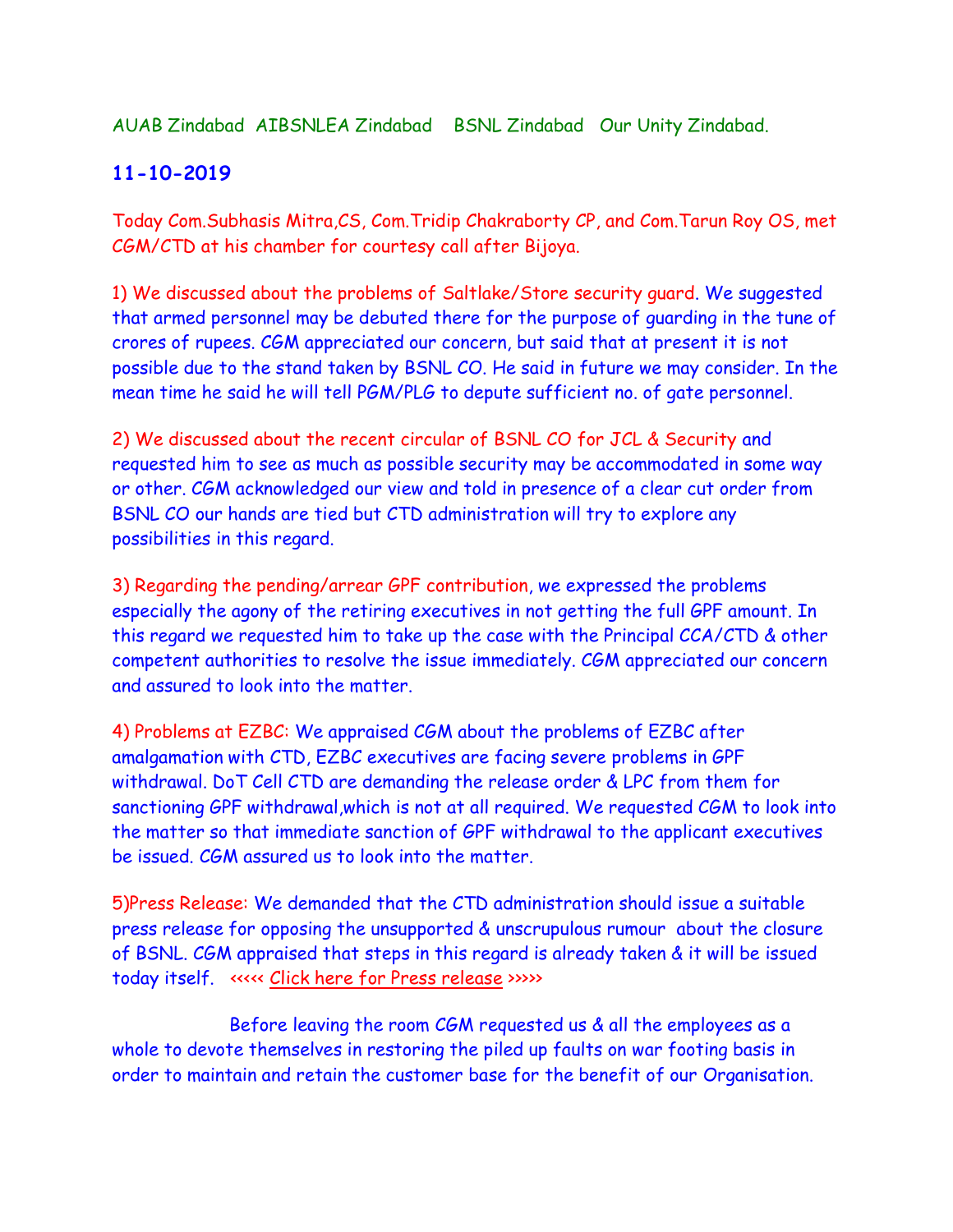Today CS,CP & OS met Sr.GM(Fin) & greeted him "SHUBHO BIJOYA" ,he reciprocated. After that we requested & discussed with him for some transfer & posting cases of accounts personnel. We also appraised about the GPF withdrawal problems of EZBC executives. He attentively listened & assured to look into the problems at the earliest.

Today CS,CP & OS met GM (Vig) & greeted him "SHUBHO BIJOYA" .On our query he appraised us that CTD (Vig) sec is ready & updated with the Online Vigilence clearance in ERP portal to cope up with the instruction issued by BSNL CO owing to the possibility of mass VRS.

Today CS,CP & OS met Sr.GM(HR) . After Bijoya greetings we took the opportunity to discuss the following:

1) Problem of guarding of saltlake cable dump in proper way: GM appreciated our concern & assured to explore the possibilities.

2) Transfer of Milan Chakraborty to Barasat: GM assured to issue the order next week.

3) VR request of Subrata Saha SDE: This case is approved by CGM/CTD & be sent to BSNL CO for further approval.

4) Case of Subhashis Pal AO: We thanked GM (HR) for granting the permission for Flat purchase at the earliest.

5) EZBC GPF case:We appraised GM (HR) about the problems of EZBC after amalgamation with CTD, EZBC executives are facing severe problems in GPF withdrawal. DoT Cell CTD are demanding the release order & LPC from them for sanctioning GPF withdrawal,which is not at all required. We requested him to look into the matter .

6) Issue of confirmation letter for 2015 batch JAOs: GM(HR) appreciated our concern & said that he will settle the issue in consultation with SEA sec at the earliest.

# **11-10-2019**

BSNL Corporate office issued a Press Release on 10.10.2019 as earlier written and requested by the GS AIBSNLEA to CMD BSNL regarding false Publication for closer of BSNL. «<< Click here for letter>>>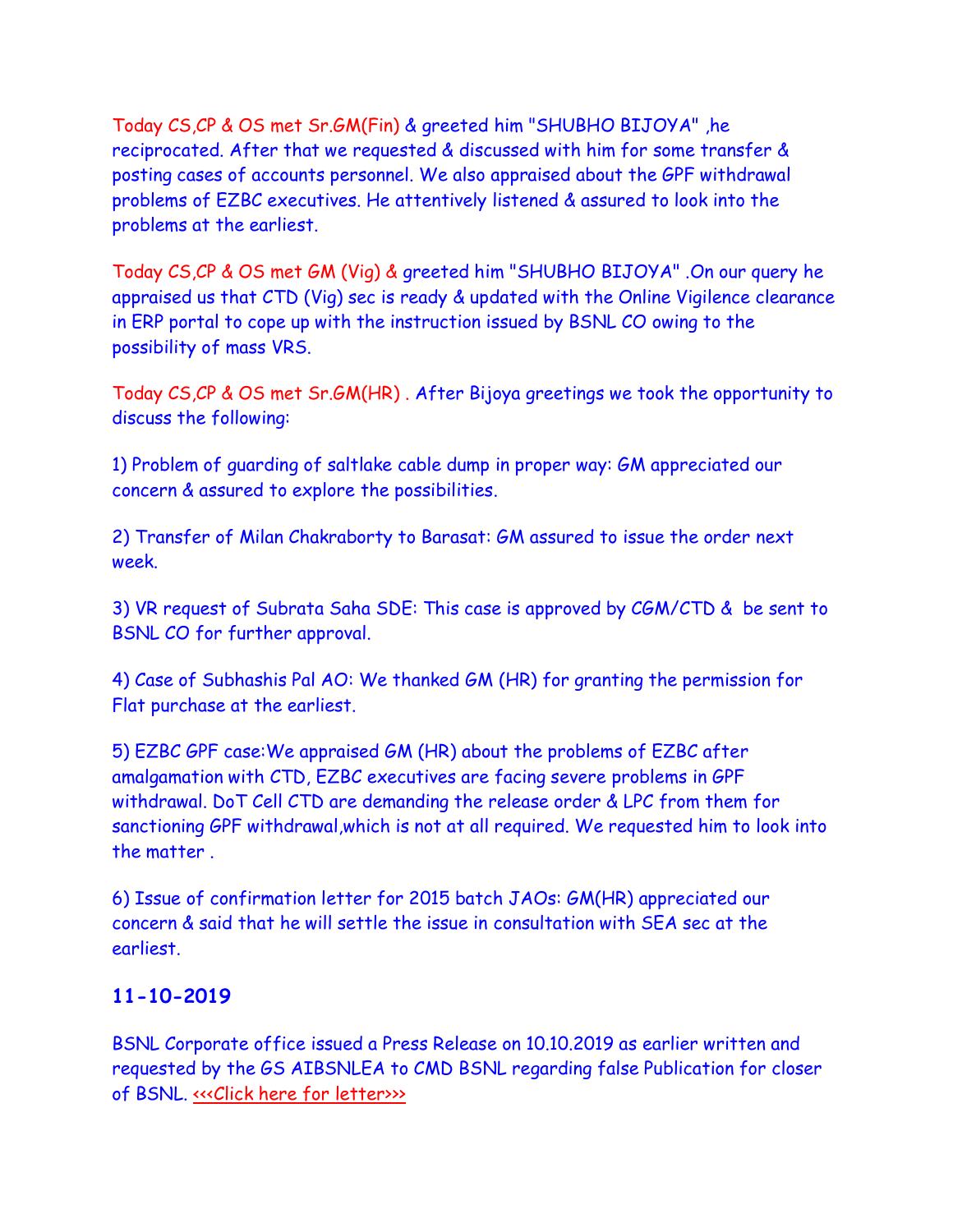#### Dear Comrades!

Today is the very important day in the Trade Union History of BSNL & MTNL. We, the General Secretaries of AIBSNLEA, BSNLEU, NFTE & SNEA met personally / spoken over Phone with all the General Secretaries and Leaders of various Unions and Associations of BSNL and requested to come together under the one umbrella of AUAB banner to take decisions on the issues of Non –Payment Salary, Revival of BSNL etc., and further course of action. All the General Secretaries and Leaders of various Unions and Associations of BSNL are very positively agreed for the Unity and assured to come together under the umbrella of AUAB.

Accordingly AUAB Convenor Com. P. Abhimanyu ji has convened the meeting of AUAB on tomorrow 11.10.2019 at 01 30 hrs at NFTE Office, New Delhi. AUAB meeting will be presided by its Chairman Com. Chandeswar Singh ji to take decisions for further course of action.

In addition to that we also met the General Secretaries and Leaders of various Unions and Associations of MTNL and discussed regarding conduction of United Struggle for the Revival of BSNL/MTNL. That meeting also very positive and the MTNL Leaders are agreed to come together.

Need of the Hour is Unity! All UNIONS and Associations Unity Zindabad...

With Regards – S.SIVAKUMAR, GS, AIBSNLEA.

## **10-10-2019**

## **GS Writes to**

(a)Shri. Anshu Prakash, Chairman (DCC) & Secretary (T), DoT, Govt. of India, regarding request for issuance of Press Release against the false and fake report/news published in some Print/Electronic Media on 08.10.2019 regarding Closure of BSNL**[<<<Click here for letter>>](http://www.aibsnleachq.in/DOT_191010.pdf)**[>](http://www.aibsnleachq.in/DOT_191010.pdf)

(b)**The Editor,** The Financial Express Newspaper The Indian Express Online Media (Pvt) Ltd, The Express Building, B1/ B, Sector 10, **NOIDA, UP regarding Authenticity of the news published in your News Paper "Financial Express" dated 08.10.2019 regarding 'Closure of BSNL'[<<<Click here for letter>>](http://www.aibsnleachq.in/FE_191010.pdf)**[>](http://www.aibsnleachq.in/FE_191010.pdf)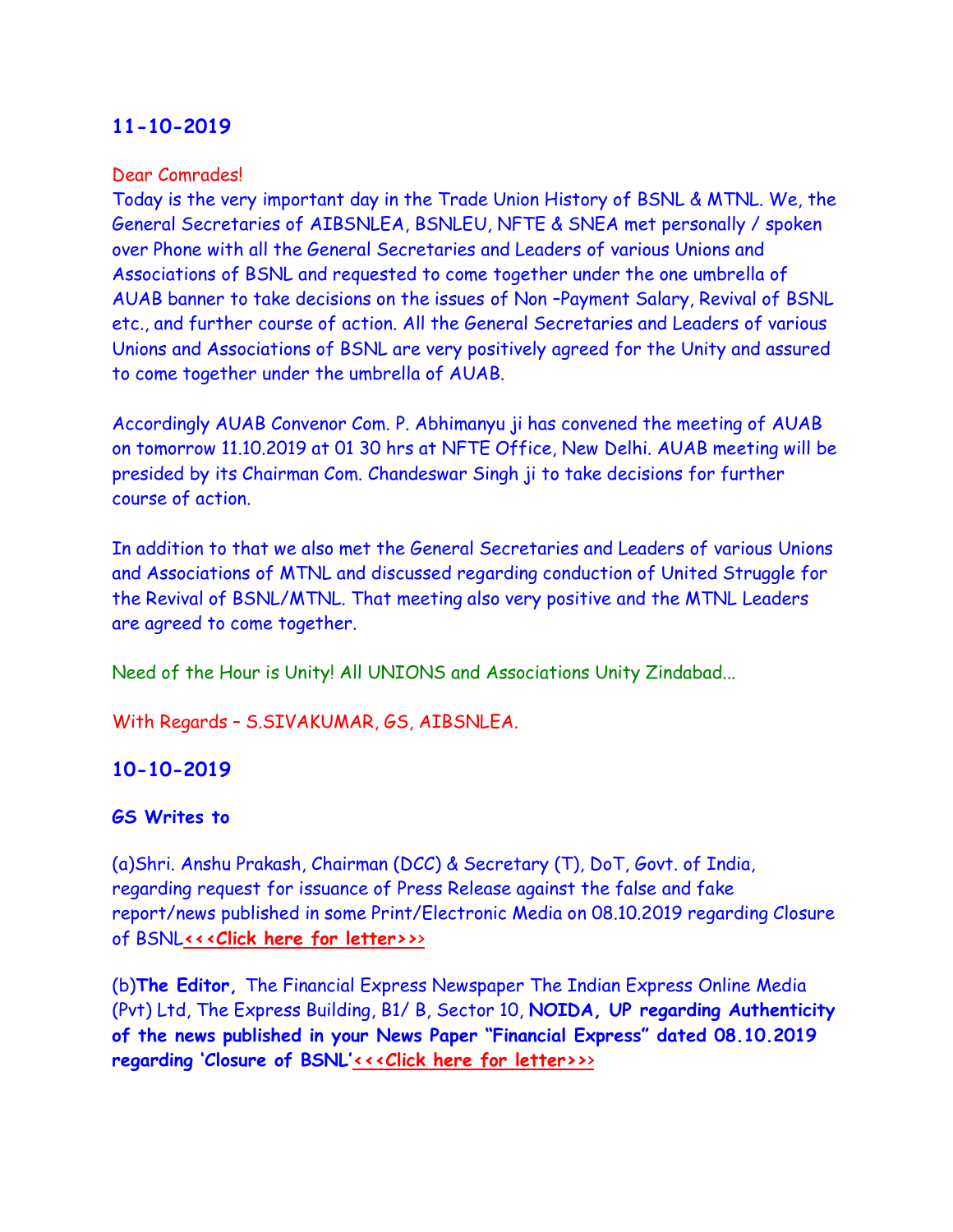#### **PRESENT STATUS OF BSNL REVIVAL PACKAGE**

It is reliably learnt that the discussions regarding BSNL Revival Package are going in the positive direction and it is expected that the proposal is likely to be approved by the Cabinet in the 4th week of October 2019 i.e., before Deepawali.

**VRS Package to BSNL employees:** VRS will be implemented from 1.12.2019. The window for the options will be opened from 1.11.2019 to 30.11.2019.

1. VRS Package to BSNL employees who are attaining the Age of 50 & above wherein they will get 25% more towards Ex- gratia and Ex-gratia will be paid in cash as detailed below

(a) The Employees opting VRS will get cash payment of Ex- gratia amount in single go or maximum 5 instalments on optional basis for availing Income Tax benefit.

(b) The formula for Ex-gratia will be 125% of the salary for the remaining period less Pension,

(c) The Employees having 56 years and having 4 years left out service will get full Salary benefits i.e upto a maximum of 40 months salary.

(d) Leave Encashment & Pension (without Commutation) will be paid at the time of VRS but the Gratuity and Commutation Value of Pension Payment will be deferred till they attain the age of Superannuation (i.e., 60 Years) or 5 years after VRS, whichever is earlier. During the intervening period from the date of VRS to the date of attain the age of 60 Years, Employees will get interest @ 8% on their Gratuity amount.

2. 4G Spectrum will be allotted to BSNL

3. Immediate Financial Support is also under consideration.

#### **10-10-2019**

**GS Writes to** Shri. Anshu Prakash, Chairman (DCC) & Secretary (T), DoT, Govt. of India, regarding request for issuance of Press Release against the false and fake report/news published in some Print/Electronic Media on 08.10.2019 regarding Closure of BSNL**[<<<Click here for letter>>](http://www.aibsnleachq.in/DOT_191010.pdf)**[>](http://www.aibsnleachq.in/DOT_191010.pdf)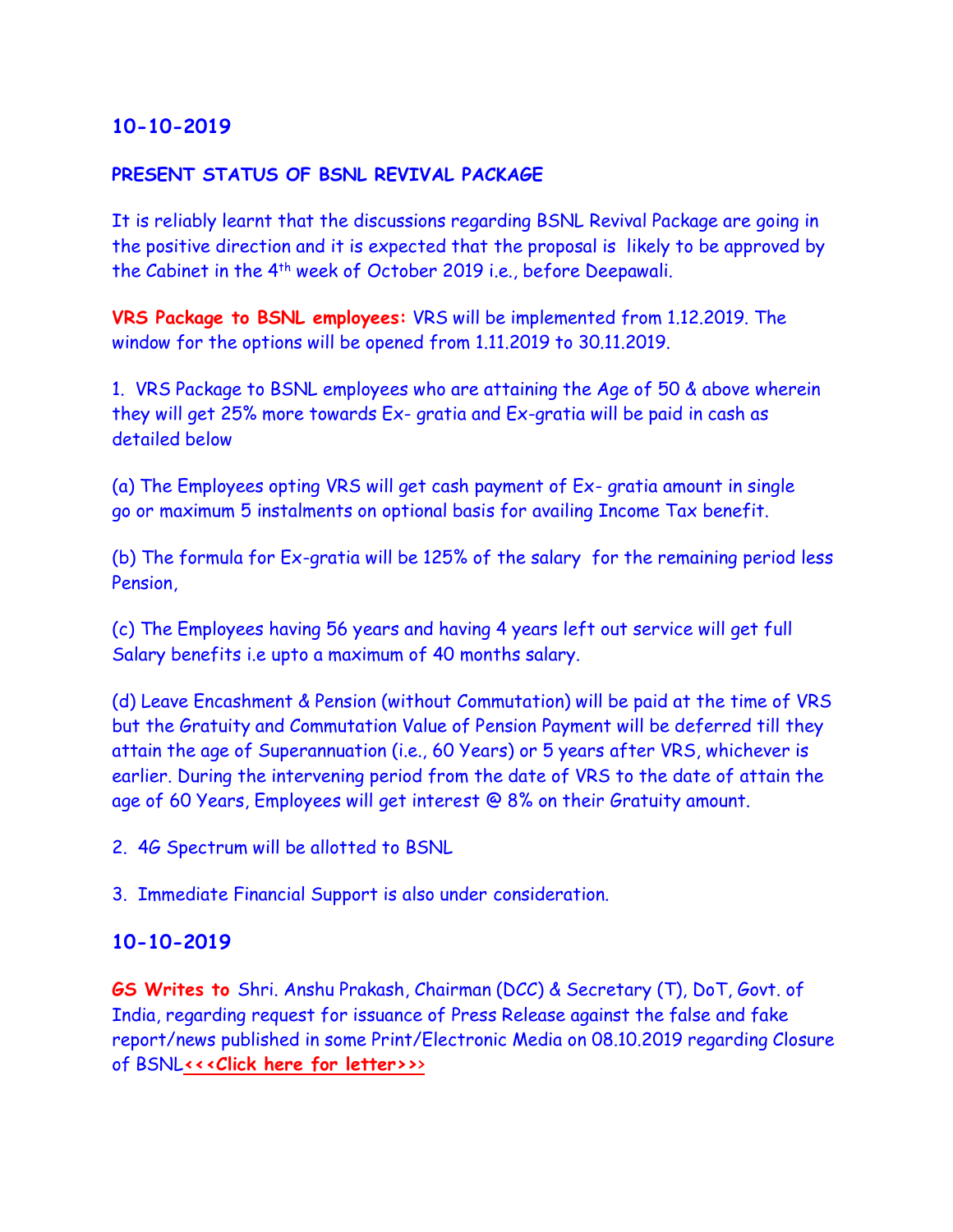Meeting with Director (Finance) BSNL Board: GS and AGS (Finance) met Director (Finance) BSNL Board and discussed regarding:-

(1) Disbursement of salary for the Month of September 2019:- We enquired Director (Finance) about the probable date of September 2019 Salary disbursement. Director (Finance) explained that BSNL is depending on its own collections for the disbursement of monthly salary. He further mentioned that BSNL requested DoT several times for the release of outstanding dues payable to BSNL. In addition to that BSNL has already submitted a proposal for the immediate financial requirement of next 03 months to the tune of Rs.4500 Crores as per the direction of Secretary (T) . BSNL Management has also requested DoT to extend the Letter of Comfort from 1<sup>st</sup> October 2019 for three months to avail Loan from the Nationalised Banks. Our CMD proposed to meet the State bank Authorities to avail loan from SBI very soon.

(2) Revival Package of BSNL - We enquired about the status of BSNL Revival Package. Director (Finance) mentioned that the discussions are going on in the positive direction and we can expect the Cabinet approval in the last week of October 2019. We requested Director (Fin) to issue a Press Statement from the BSNL Management side so as to remove the confusion created by wrong reporting of some Print Media about the closure of BSNL among the Public/ Customers as well as Vendors & Employees. Director (Fin) appreciated our concern and assured to discuss the matter with CMD BSNL for the release the necessary Press Statement.

(3) Request transfers in the cadre of Accounts Personnel:- We requested Director (Fin.) to consider the requests of the AOs who are working for more than two years in BSNL Corporate Office. Director (Finance) BSNL Board assured to look into the matter.

(4) Filling up of the posts of JAG/NFSG of Indian P&T Accounts and Finance Service Group 'A' on deputation basis in DoT:- We expressed our serious concern against the 37 days delay in endorsing the DOT letter dated 27.08.2019 by the Pers. Branch and given only one day time for submitting the applications. GS handed over the letter in this regard and requested Director(Fin) to arrange to forward the applications received from the Telecom Circles, even after the last date of submission to DoT. Director (Fin) immediately contacted the Advisor (Finance), DOT over phone and requested the extension of time for submission of applications on deputation basis in DOT.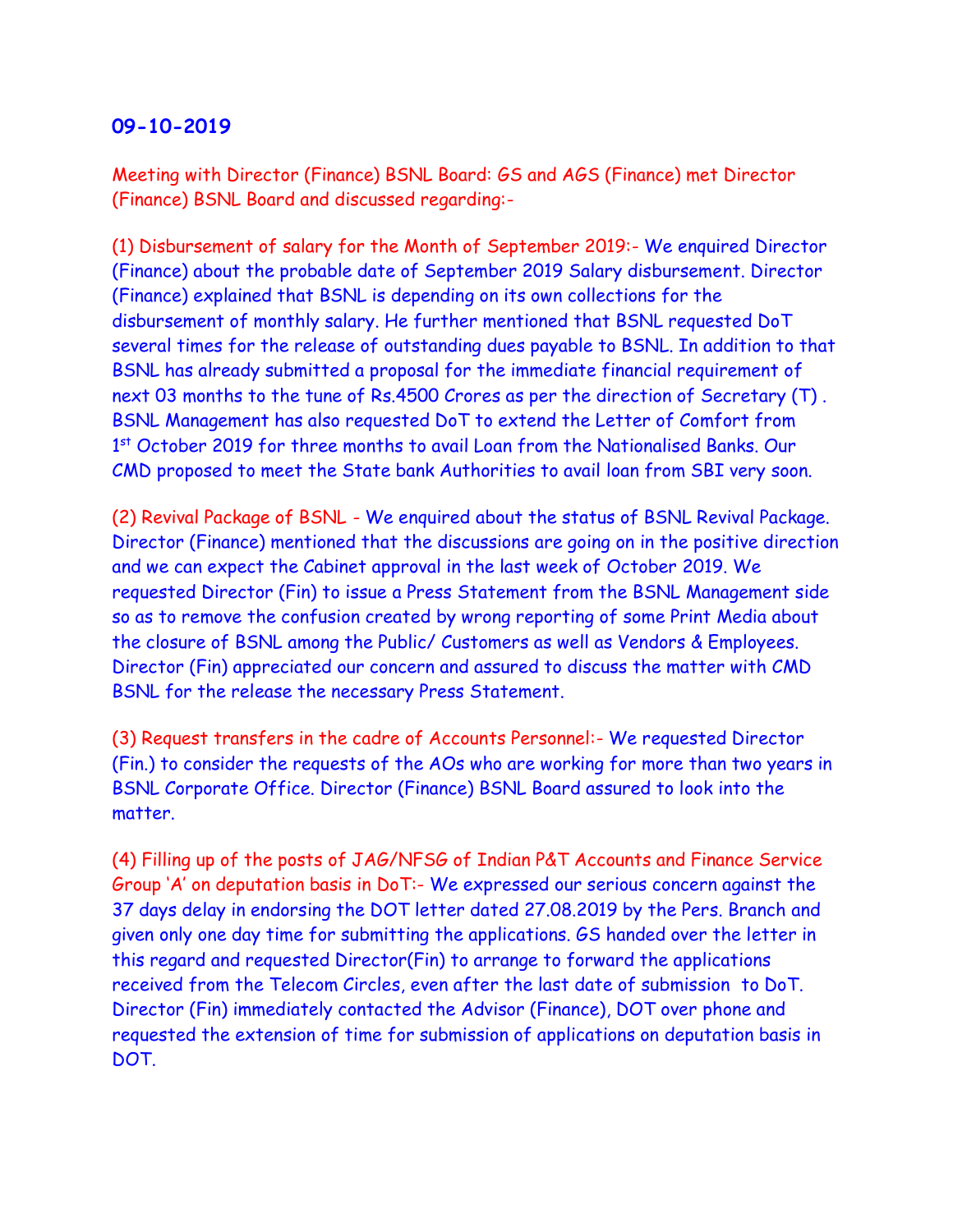(5) Amendment in Deputation Policy:- We requested Director (Fin) to review the Deputation Policy in the background of present financial crunch of BSNL and in the angle of control of expenditure. So many executives in various Grades have applied for deputation to various Organizations and waiting for forwarding of their applications, We suggested that it is high time to amend the Deputation Policy and forward the eligible applications to the concern Organizations since BSNL Management is struggling for timely disbursement of salary to BSNL employees. Director (Finance) agreed with our suggestions and assured to discuss with the CMD BSNL for further action.

(6) Appointment of JAOs under DR quota:- We explained that DR JAO Probationers who have been allotted to West Bengal and ETP Circle Kolkata after completion of their 11 weeks pre-appointment training on 02.08.2019 were allowed to take over Charge as JAO on 12.8.2019 whereas in Other Circles DR JAO Probationers had been allowed to take over Charge on 05.8.2019 itself. We requested the Director (Fin) to issue clarification to CGM WB Telecom Circle in this regard to maintain uniformity and to avoid anomaly. Director (Fin) assured to look into.

#### **04-10-2019**

Meeting with Member (Finance) DCC and other Senior Officers in DoT: GS, AGS (Fin) & Advisor (HQ) met Member (Fin) and other Senior Officers in DoT and enquired about the status of Revival Plan of BSNL. It is learnt that the meeting held at PMO with Group of Secretaries is on positive direction. Secretary (T) and other Sr. DoT Officers are trying their best to remove the hurdles created by the Finance Ministry. They are trying to convince the Finance Ministry regarding the strategic importance of BSNL and its revival which is very much essential for the larger interest of the Nation. However, discussions on BSNL Revival Package are continuously going on and hopefully it will be concluded in another two weeks time. The final proposal may go to the Union Cabinet after the Two States Assembly Elections i.e. probably in the last week of this month.

We requested Member (Fin) to release the funds to BSNL towards the Claims Payable to BSNL since the Salary for the month of September' 2019 to the BSNL employees has not been paid so far. Similarly, Contract Labours are also waiting for their wages for more than six months. Member (Fin) mentioned that I can understand the situation, as the Festive Season is there in this month and Salary should be paid. But due to non availability of budgetary provisions, DoT can not release the funds immediately. However, DoT will try to get released some funds from USO Fund etc., only in the third week of this month.